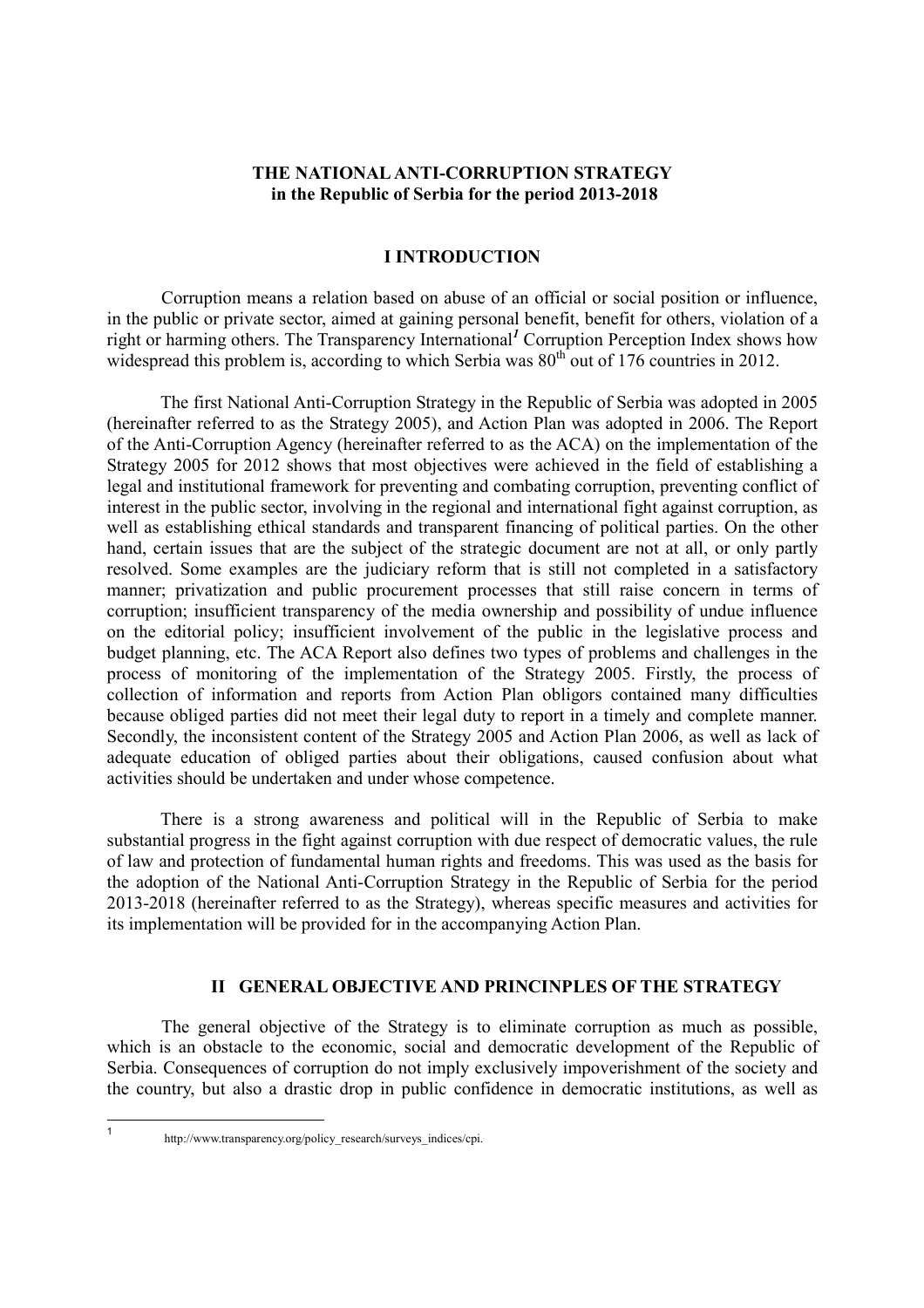occurrence of insecurity and instability of the economic system that is reflected, *intern alia*, in the reduction of investments. According to the research of the World Economic Forum for the period 2011-2012, corruption was ranked among top two problems identified in adoption of a decision on the commencement of economic activities in the Republic of Serbia.

In the implementation of this Strategy, authorities and holders of public powers that are involved in the prevention of and fight against corruption, are obliged to exercise their powers in accordance with the following general principles.

- 1. **The principle of the rule of law** A guarantee of the legality of actions, equality before the law and rights of all citizens to legal remedies. The Constitution of the Republic of Serbia, laws and by-laws, as well as ratified international treaties and generally accepted rules of the international law, must be fully and consistently implemented.
- 2. **The principle of "zero tolerance" for corruption –** Indiscriminate application of the law in all forms of corruption.
- 3. **The principle of accountability**  An obligation to assume full accountability for creating public policies and their efficient implementation, including implementation of this Strategy and the Action Plan.
- 4. **The principle of universality of implementation of measures and cooperation of entities**  – A duty to implement measures comprehensively and consistently in all fields, and in cooperation, as well as to exchange experiences and harmonize actions of relevant entities at all levels of the government with established good practice.
- 5. **The principle of efficiency**  A duty to regularly conduct anti-corruption measures within one's own powers, and to conduct ongoing training for the purposes of improving efficiency in the fight against corruption.
- 6. **The principle of transparency**  A guarantee of publicity in the process of adoption and implementation of decisions, as well as enabling citizens to access information, in accordance with the law.

# **III FIELDS OF THE STRATEGY**

Although corruption is a phenomenon that permeates the entire society, the Strategy lists certain fields in which some priority actions will be taken, and which were recognized as crucial for the development and strengthening of systemic anti-corruption mechanisms. The fact is that it is not possible to solve problems in a limited time and with limited resources in all the fields in which corruption may occur. Therefore, the Strategy seeks to created solid foundations for future comprehensive fight against corruption with proper allocation of limited resources within a strategic time frame of 5 years. In addition, the following chapter (Chapter IV – Prevention) defines objectives related both, to the fields of priority actions, and to all other fields in which corrupt behavior may appear.

The fields of priority actions were identified on the basis of the qualitative and quantitative analysis of indicators оf trends, scope, forms and other issues related to corruption in the Republic of Serbia. They are based on different sources of information, including ACA's annual reports on the implementation of the Strategy 2005, reports of the Anti-Corruption Council (hereinafter referred to as the Council), the needs analysis conducted for the purposes of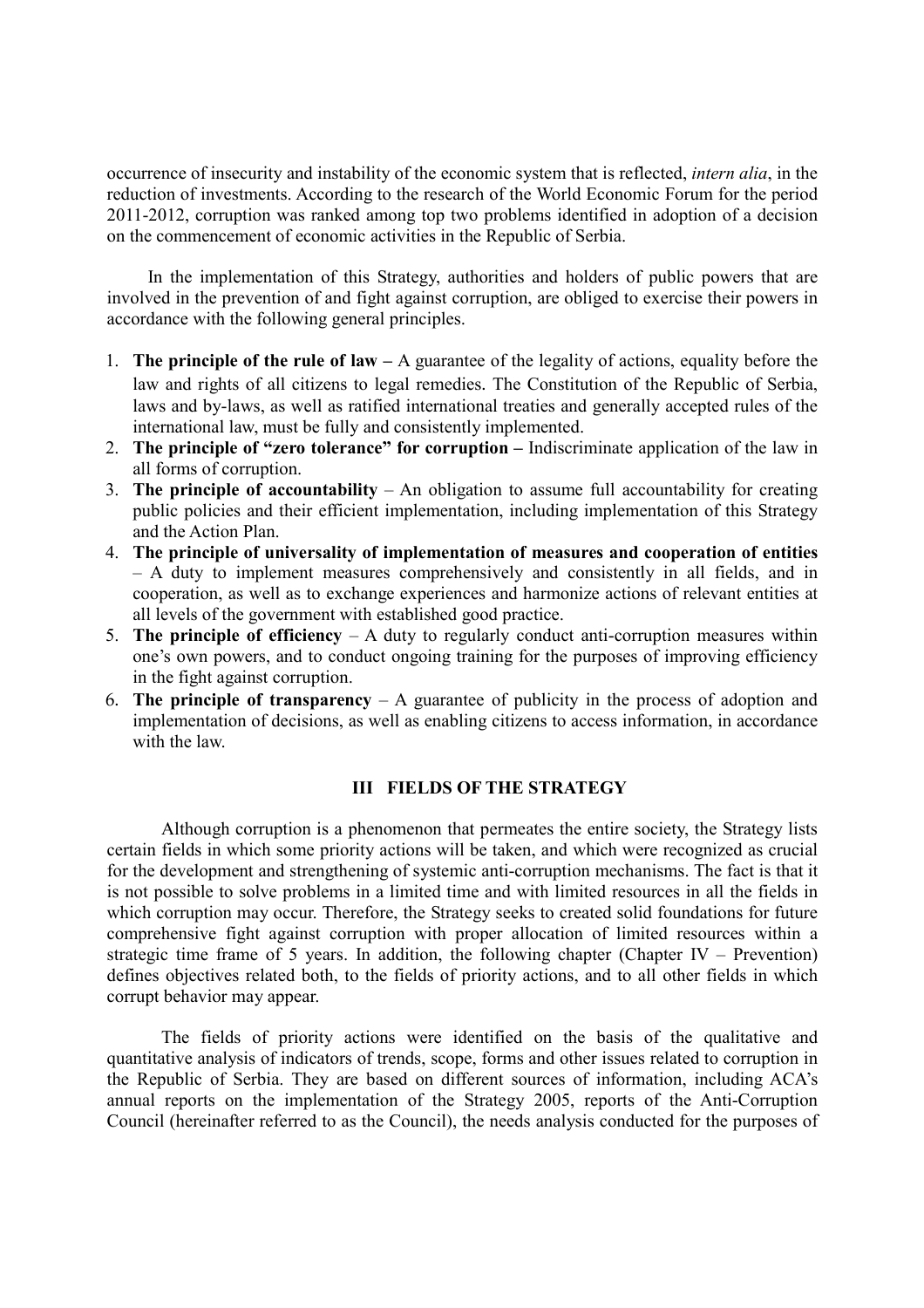development of the Strategy, reports of the European Commission on the progress of the Republic of Serbia from 2012, GRECO, OECD and UNCAC analyses, developed integrity plans that were collected from the ACA, analysis of citizens' perception of corruption, civil sector reports, as well as other relevant documents.

The structure of this chapter of the Strategy first contains the field of priority actions and a short description of the situation and its key problems, which is followed by objectives whose achievement will eliminate detected problems.

# **3.1. POLITICAL ACTIVITIES**

## *а) Description of the situation*

By adopting the Law on the **Financing Political Activities** in June 2011, Serbia has substantially improved the legal framework in this field**.** However, in practice, certain legal solutions proved to be deficient, particularly in terms of the persons connected to political entities, the use of public resources, and obligations of the authorities competent for the control of the financing of political entities. No external audit of political entities has been carried out until the present day as they are not provided for by the Law as mandatory subjects of the audit conducted by the State Audit Institution (SAI). An additional difficulty in this filed makes the lack of necessary capacities of the authorities competent for the control of financing activities.

The Anti-Corruption Agency (ACA) has achieved significant results in the field of prevention of conflict of interest regarding the incompatibility of functions. However, the issue of conflict of interest, in terms of elimination of the influence of the private interest of the persons performing a public function, has not been regulated properly, which inhibits actions of the ACA. Therefore, it is necessary to specify and provide mechanisms for monitoring and consistent application of the provisions on the conflict of interest and increase accountability and transparency in actions. In the field of control of property and incomes of public officials, the ACA has faced difficulties related to the verification of accuracy and completeness of property and income reports and to keeping a register. The main deficiencies in practice are a loosely defined legal term, rights and obligations of a public official and non-existence of a range of public functions. Furthermore, loosely defined powers and duties of the ACA in the control procedure, as well as inadequate cooperation with competent authorities, further complicate the procedure of verification of data in submitted property cards.

**Involvement of the public and** civil society organization has a key role in increasing transparency of work and accountability of politicians. Namely, the process of adoption of regulations in Serbia, at all levels, is characterized by insufficient involvement of the public, which is the reason why many regulations become an "instrument" of corruption and misuse rather than means of its eradication. The reason for this is, *inter alia*, non-existence of a legal guarantee which would guarantee that adoption of a regulation would be preceded by public hearings and that proposals of the public would be considered. Serbia also does not have a regulated lobbying process as a mechanism for affecting interested individuals and groups for the purposes of adopting regulations and decisions.

Favorable conditions were slowly created for the influence of interests of political entities on their work due to the manner of appointment and removal of directors and the manner of managing public enterprises at all levels of the government. The new Law on Public Enterprises from 2012 has reduced certain risks of corruption. Although requirements for the election of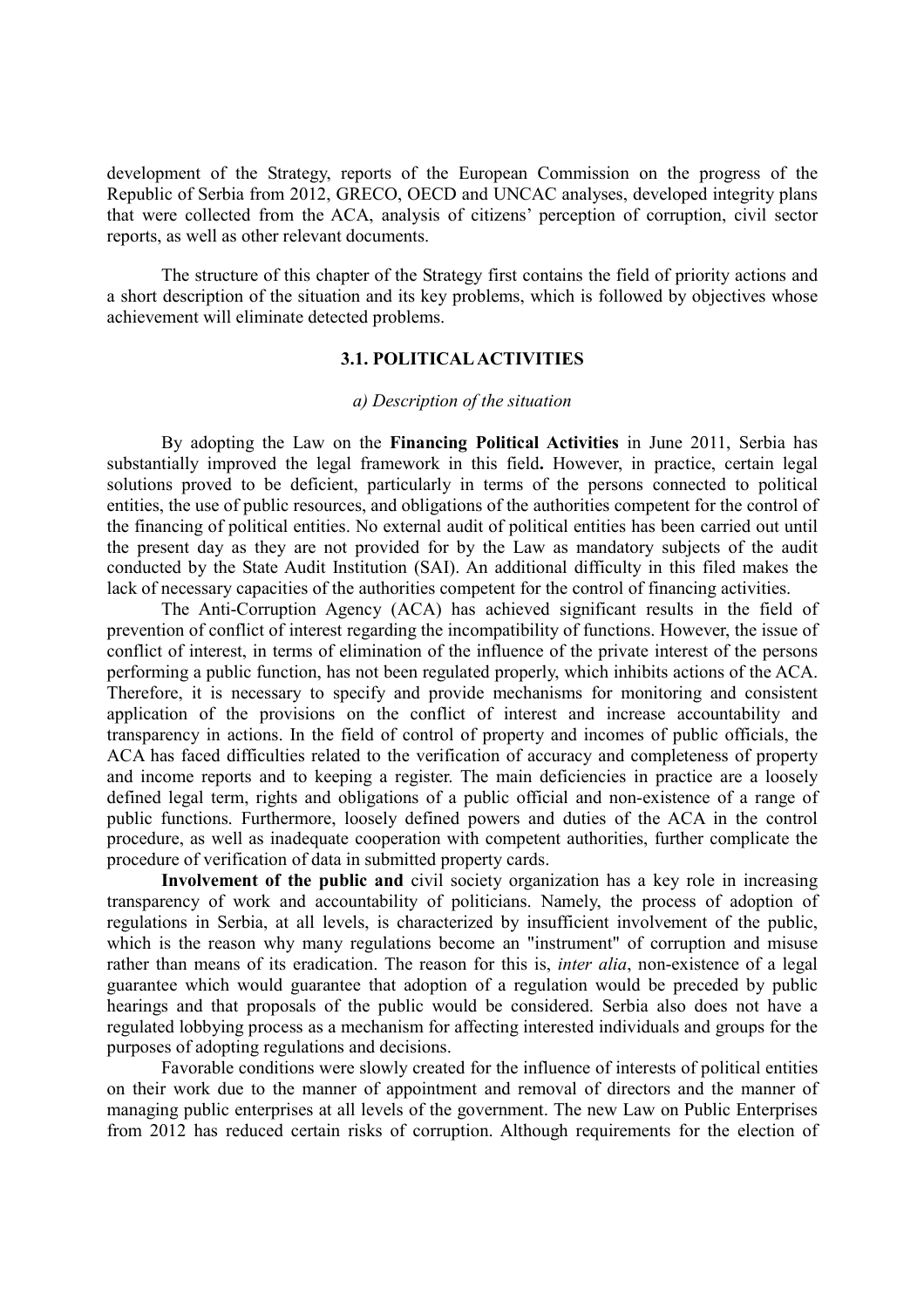directors are now prescribed, there are no clear criteria on the basis of which a relevant ministry would propose a candidate to the commission and on the basis of which the commission would make the final selection of the candidates who meet all prescribed requirements. Therefore, selection, removal and the method of evaluation of work of directors are still hazardous processes in terms of misuse and corruption.

Although public goods are, for the purposes of obtaining private gain, traded at all levels of the government, the issue of anti-corruption actions is almost completely left out and forgotten by political decision-makers at the territorial autonomy and local self-government levels. No serious provincial and/or local anti-corruption action plan, except in rare cases, has been adopted and implemented. This would ensure transparent work of territorial autonomy, and/or local selfgovernment authorities, as well as of provincial and local public enterprises, the budgeting process, and/or creating and spending budgetary funds, as well as an adequate response of the civil society and media to corruption challenges. The potential of the corruption problem at these levels has increased and will continue to increase with the implementation of the deconcentration process and, in particular, decentralization of powers from the national level. Non-existence of a standing working body within the Assembly of the Autonomous Province and/or Local Self-Government Unit in charge of combating corruption inhibits efficient control of the council and administration at that level of the government.

# *b) Objectives*

3.1.1. Eliminate deficiencies in the legal framework for the control of financing political activities and political entities.

3.1.2. Eliminate deficiencies in the legal framework and build capacities in the field of prevention of conflict of interest, and control of property and incomes of public officials.

3.1.3. Adopt and implement an effective legal framework which shall regulate lobbying and participation of the public in the decision-making procedure.

3.1.4. Determine clear criteria for nomination, selection and dismissal, as well as for evaluation of results of work of directors of public enterprises.

3.1.5. Adopt provincial and local anti-corruption action plans whose implementation shall be supervised by standing working bodies of provincial and/or local assemblies.

# **3.2. PUBLIC FIACE**

#### *3.2.1. Public revenues*

#### *а) Evaluation of the situation*

The Tax Administration started working more transparently with the establishment of a new e-Tax system. The system is still at its initial stage and there is enough room for further building of capacities, technical requirements, education of employees, as well as for carrying out of campaigns for raising awareness of citizens about the existence and operation of this system. In addition, no system with a unique tax identification number for linking records on persons, property and incomes kept in the Republic of Serbia has been established. This makes it difficult to track changes and control the information reported in the period before the reform of the tax system by introducing the synthetic personal income tax instead of the existing schedular system.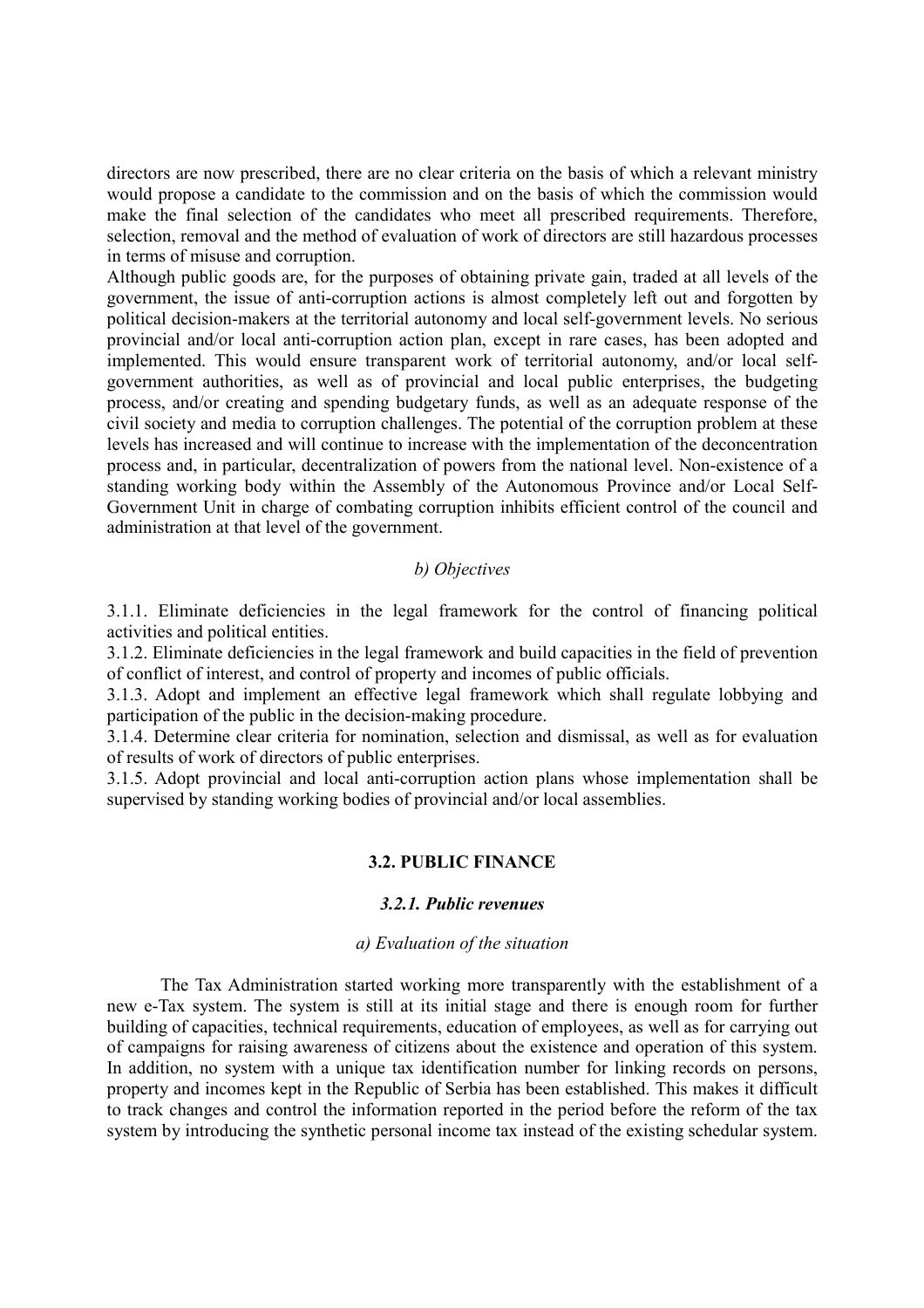Such a situation also negatively affects efficient control of property cards of employees, appointed and nominated persons in public services, as well as of public officials, and control of the financing of political parties.

The Customs Administration has taken significant systemic measures in this field: drafting the Anti-Corruption Strategy at the level of the Customs Administration, introducing video surveillance and license plate reader system in the each organization unit carrying out customs service duties. The Customs Administration developed the Draft Customs Law which envisages a whole range of measures and authorizations for adopting by-laws that will govern activities of the customs service in the fields with possible risks of corruption. During development of integrity plans, procedures of declaration of goods according to customs tariff, reductions of the customs value of goods, smuggling, etc. were identified as a real risk of corruption. In addition, the capacities and organizational structure of the Internal Control Department cannot support sudden direct field controls of application of customs regulations in customs offices (CO) and at border crossings (BC). COs and BCs should have an improved video surveillance which is an effective mechanism for combating corruption and for easier provision of evidence in possible actions of determining accountability. The main problems are the lack of a legal framework, technical equipment and skilled personnel. Therefore, the plan is to establish a separate organizational unit within the Director's Office with an aim to enable continuous and analytical monitoring of the situation in the service related to the issues of corruption and integrity, as well as the training of customs officials and the business community, and media campaigns. Fight against corruption and building of integrity are included in the main objectives of the Business Plan of the Customs Administration for 2013, as part of the system approach. Establishment of the information system in the Customs Administration represents a positive step towards the establishment of transparency and accountability for work. Therefore, the Customs Administration envisaged activities of applying for and providing funds from EU pre-accession funds in the Indicative Business Plan for 2014-2015.

# *b) Objectives*

3.2.1.1. Fully develop the e-Tax system and regularly update the data.

3.2.1.2. Establish a legal and institutional framework for the implementation of a system for a unique tax identification number for natural persons and legal entities.

3.2.1.3. Identify and eliminate any deficiencies in the legal framework for the customs system conductive to corruption.

3.2.1.4. Establish efficient control of application of customs regulations.

# *3.2.2. Public expenditures*

#### *а) Evaluation of the situation*

Control and accountability are particularly important when it comes to the management of public resources or funds allocated by the citizens for effective and efficient management with public affairs in accordance with general interests. Adherence to these standards is still not satisfactory in the Republic of Serbia. The public is still not fully and in a comprehensible manner familiarized with the processes of planning and spending of budgetary funds. Laws on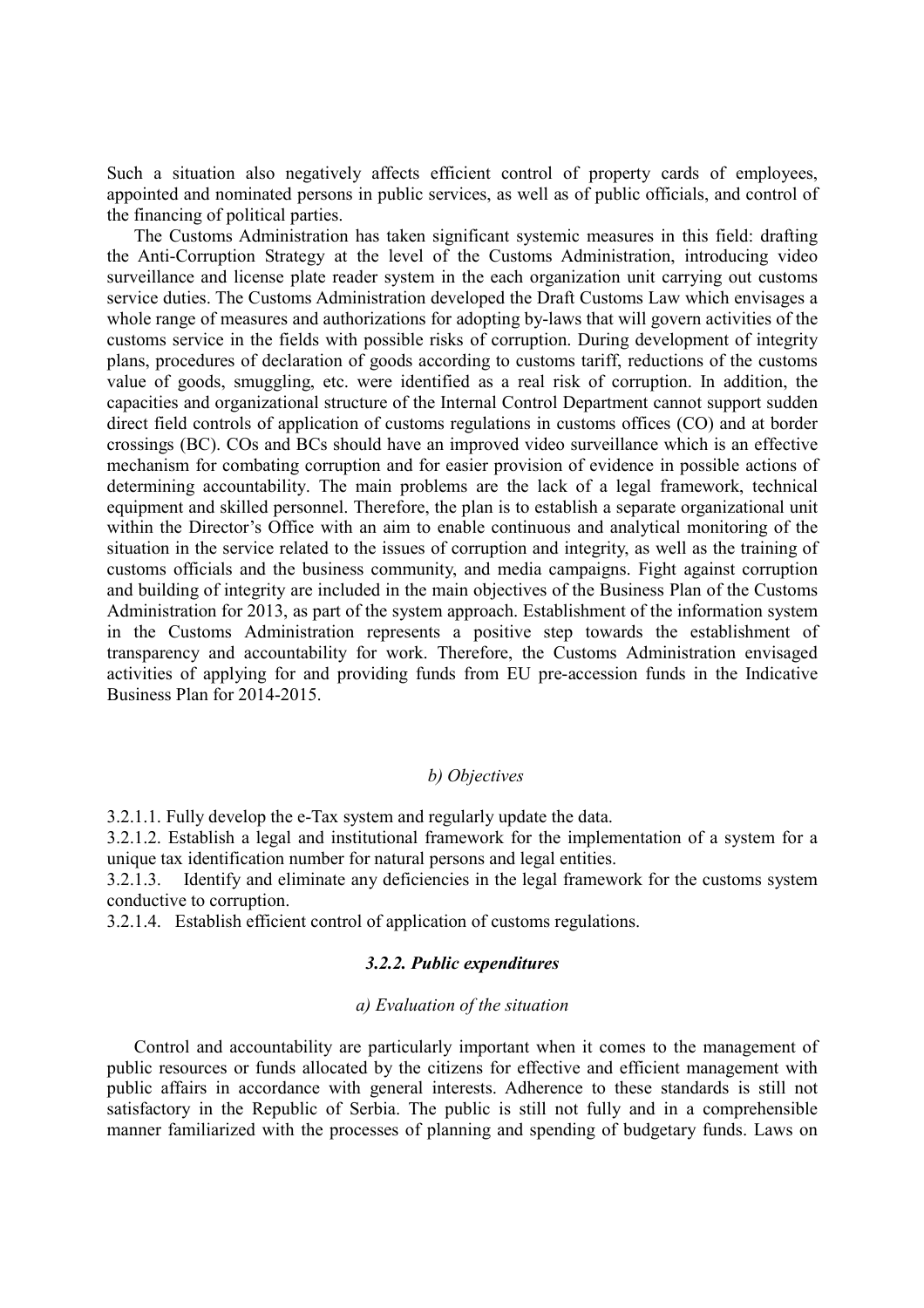the budget for a specific fiscal year are mostly adopted in a short period of time, whereas a discussion of the national representative body about the manner in which public funds are spent in a specific fiscal year has not existed for ten years in a row.

 So far, there has been no efficient sanctioning of malpractice in public procurements or adequate cooperation between the Directorate for Public Procurement, public prosecutor's offices, the ministry competent for financing affairs, SAI and other competent institutions. The new Law on Public Procurements ("Official Gazette of RS" No. 124/12), came into force on 6 January 2013, and its implementation began on 1 April 2013. It has achieved a significant progress in the regulatory plan, in the field of transparency of procedures, reduction of discretionary powers of directors of the bodies conducting procurement, strengthening control over public procurement procedures, sanctions, professionalism, building capacities and integrities of the persons responsible for public procurements. Anti-corruption effects of the new Law and the need for possible amendments cannot be fully perceived. However, it is clear that it is necessary to harmonize other regulations with the new Law and adopt by-laws which shall govern the issues of determining appropriateness (justifiability) of public procurement, carrying out the monitoring and control of public procurement procedures, preventive mechanisms aimed at preventing conclusion of agreements on the basis of unjustified or irregular execution of the public procurement procedure, internal acts that would precisely govern the public procurement procedure, etc. Introduction of discipline in public procurements and combating irregularities should be supported by decisions of the National Commission for the Protection of Rights, however, they have not been enforced consistently.

## *b) Objectives*

3.2.2.1. Enhance participation of the public in monitoring budget expenditures.

3.2.2.2. Consistent application of the Law on Public Procurements and keeping records on the actions of competent authorities related to the irregularities found in their reports.

3.2.2.3 Improve cooperation and coordination between relevant institutions at all levels of the government on anti-corruption activities.

## *3.2.3 Public internal financial control, external audit and protection of EU financial interests*

# *а) Evaluation of the situation*

The concept of the Public Internal Financial Control (PIFC) applies equally to all budgetary beneficiaries (direct or indirect), and to other users (local self-government, public companies, etc.). Therefore, it is extremely important to ensure its functional and operational independence and mandatory application. However, the Consolidated Annual Report on the Situation with the Internal Financial Control in the Public Sector in the Republic of Serbia for 2011 of the Central Harmonization Unit of the Ministry of Finance and Economy indicates that the abovementioned has not been provided due to an inadequate legal framework, consisting mostly of by-laws, but also due to inconsistent application of existing regulations. Another obstacle represent the fact that the existing systematized positions for internal auditors are not fully populated due to the lack of highly educated staff, low salaries, inadequacy of systematized professions in terms of the workload and complexity of work and competition of the private sector. It was also noticed that senior managers in the public sector are not sufficiently familiar with their role and responsibilities in establishing the internal control system, as well as with the role of an internal auditor in their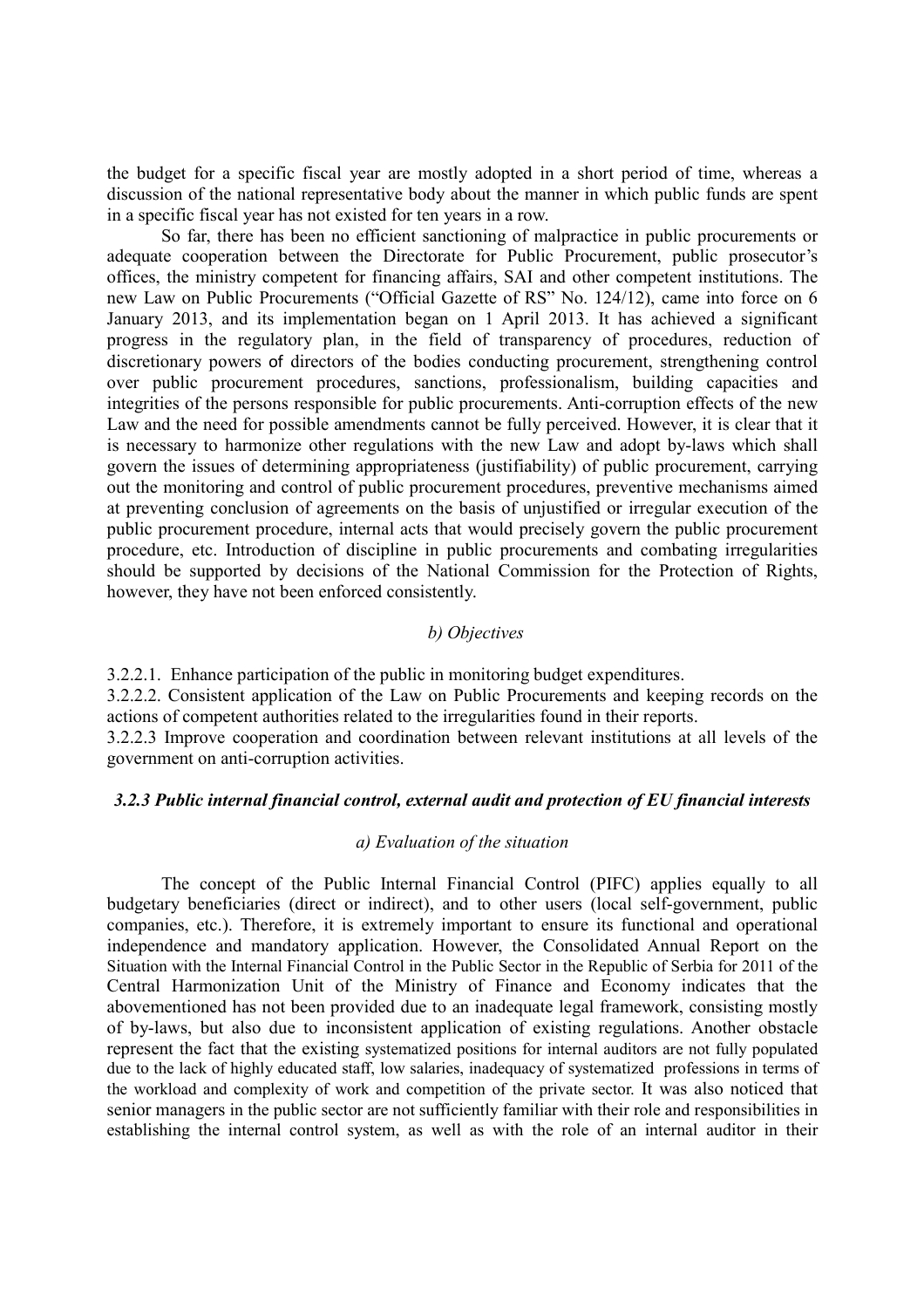organization. The managerial accountability and financial management and control are still understood in their literal meaning. The financial management and control is focused on the legality and regularity of financial transactions, without explicit consideration of the issue of cost-effectiveness, efficiency and appropriacy.

According to the EC Progress Report for 2012, progress was made in the field of **external audit**. The State Audit Institution (SAI) continued to gradually build its capacities and new auditors were employed. The SAI Council adopted the Strategic Development Plan for the period 2011–2015 in November 2011. The SAI continued to work on the improvement of the audit methodology. It also increased the scope of the audit. However, the Law on the State Audit Institution does not envisage full financial and operational independence in accordance with standards of the International Organization of Supreme Audit Institutions (INTOSAI). The SAI is still in the process of institutional construction because it has been operating only for five years, and also due to the fact that not all conditions for its successful operation were provided timely. The SAI has insufficient resources and the number audit subjects is still rather limited. Building of capacities for conducting the audit of appropriacy is under way, and this year, the SAI will commence with the pilot audit of appropriacy.

With the adoption of the Strategy for the Development of Internal Financial Control in the Public Sector in the Republic of Serbia in 2009, the Government applies principles of internal control and internal audit both, on public funds under control of the Government, and on the EU funds on the basis of internationally accepted standards of internal control for the public sector and internal audit. In addition, the Office for Auditing the EU funds management system was established in 2011. However, the practice has shown that a normative framework for decentralized management of EU development assistance funds under the IPA was not provided. Also, there is no established organizational unit for combating irregularities and fraud within the Ministry of Interior (AFCOS) which would be a mechanism of cooperation between competent institutions and the European Anti-Fraud Office (OLAF).

# *b) Objectives*

3.2.3.1. Establish and develop a system for public internal financial control in the public sector at all levels of the government.

3.2.3.2. Change the legal framework to ensure complete financial and operational independence of the SAI in accordance with the standards of the International Organization of Supreme Audit Institutions (INTOSAI) and carry out the audit of appropriacy.

### **3.3. PRIVATIZATION AND PUBLIC-PRIVATE PARTNERSHIP**

# *а) Description of the situation*

The privatization process in the Republic of Serbia has proved to be one of the most hazardous fields of corruption. Namely, the Report of the Anti-Corruption Council from September 2012 states that imprecision of a series of privatization regulations and nontransparency have left room for numerous illegalities. For example, there are no provisions governing the economic essence of the restructuring process or any principles for determining the method of privatization; the issue of contents of a privatization agreement; criteria for the appointment of the director in the Privatization Agency, etc. Such vagueness of regulations has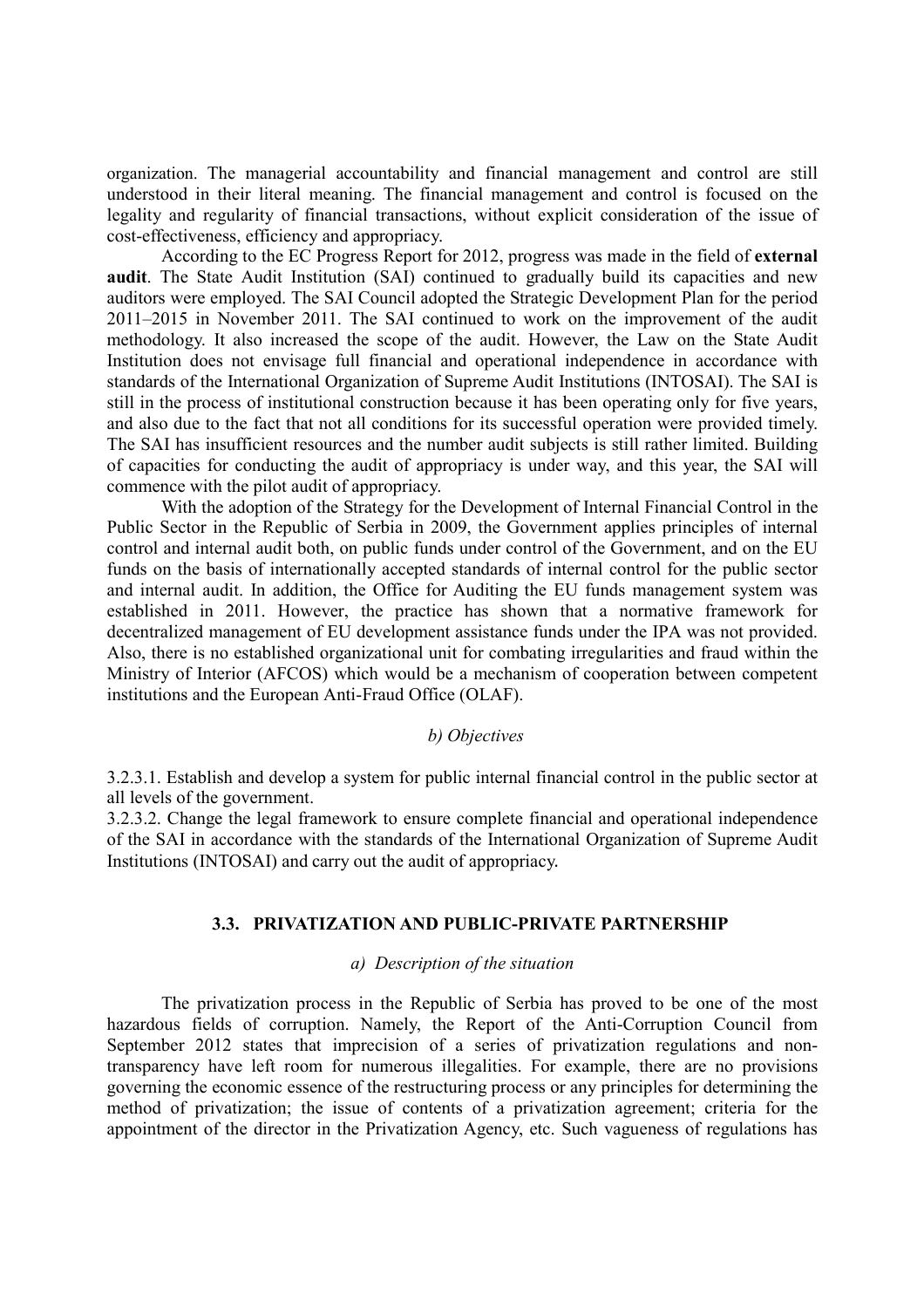created numerous opportunities for misuse. The practice has shown that no financial statements were made prior to privatization, in accordance with the Law on Accounting and Auditing and International Accounting Standards, that assets and liabilities were underestimated, or that enormous assets were excluded in order to reduce the assessment of value of a company, which would then be sold at a price significantly lower than its real value. In addition, many privatization agreements violate the equivalence of giving, which is also enabled by inadequate control, both in terms of the execution of the agreement, and in terms of the exercise of powers of the director of the Privatization Agency. Some uncertainties and imprecision in the Privatization Law were eliminated with regulations and internal acts of the Privatization Agency, however, all this is not enough to ensure full transparency and legal certainty of all participants in the privatization procedure.

In addition to the privatization process, the Agency has an important role in the **processes of restructuring of the companies** with state and social capital, in managing the entire share capital remaining in the process of ownership transformation, the bankruptcy procedure of the companies doing business with the social capital or the companies that were sold so the contract with customers was terminated, supervision of operations of the companies whose sales agreement was terminated by appointing temporary equity representatives. Most of these processes are not precisely regulated by the law or are regulated at the expense of the state. For example, the appointment of temporary equity representatives is carried out exclusively on the basis of internal criteria set by the Privatization Agency itself. In addition, part of the Law on Bankruptcy, concerning the plan of reorganization, is not accurate enough, particularly in terms of the method of classification of creditors, expert's evaluation of the property, and particularly in terms of expert's evaluation of property units consisting of the property with and without encumbrance.

The bankruptcy procedure also contains a number of deficiencies in terms of unclear regulations and their implementation. For example, the trustee in bankruptcy has no legal obligation (only an option) to analyze operations of the bankruptcy debtor prior to the initiation of the bankruptcy procedure, to determine reasons that led to the bankruptcy and to notify creditors about this by submitting a detailed report. The Law on Bankruptcy prescribes a random selection of the trustee in bankruptcy, and the bankruptcy judge, on exceptional occasions, shall have the possibility to directly appoint the administrator. This legal provision has been mostly ignored, and the exception has become a rule, often without a reasoned decision.

The Law on Public-Private Partnership and Concessions ("Official Gazette of RS" No. 88/2011) governs the field of long-term cooperation between the public and private partners for the purposes of providing funds, construction, reconstruction, managing or maintaining infrastructural and other facilities of public importance, and providing services of public importance, which may be contractual and institutional. Effects of the new Law and the need for amendments cannot be fully perceived, therefore, it is necessary to conduct an analysis of risk of corruption in the Law and its compliance with other relevant laws, particularly in the field of usefulness of decisions on public-private partnerships.

# *b) Objectives*

3.3.1. Change the legal framework to eliminate risks of corruption in the regulations governing the procedure and control of privatization, reorganization and bankruptcy of the companies with state and social capital.

3.3.2. Establish a system for efficient implementation and control of enforcement of positive regulations in the field of privatization, reorganization and bankruptcy.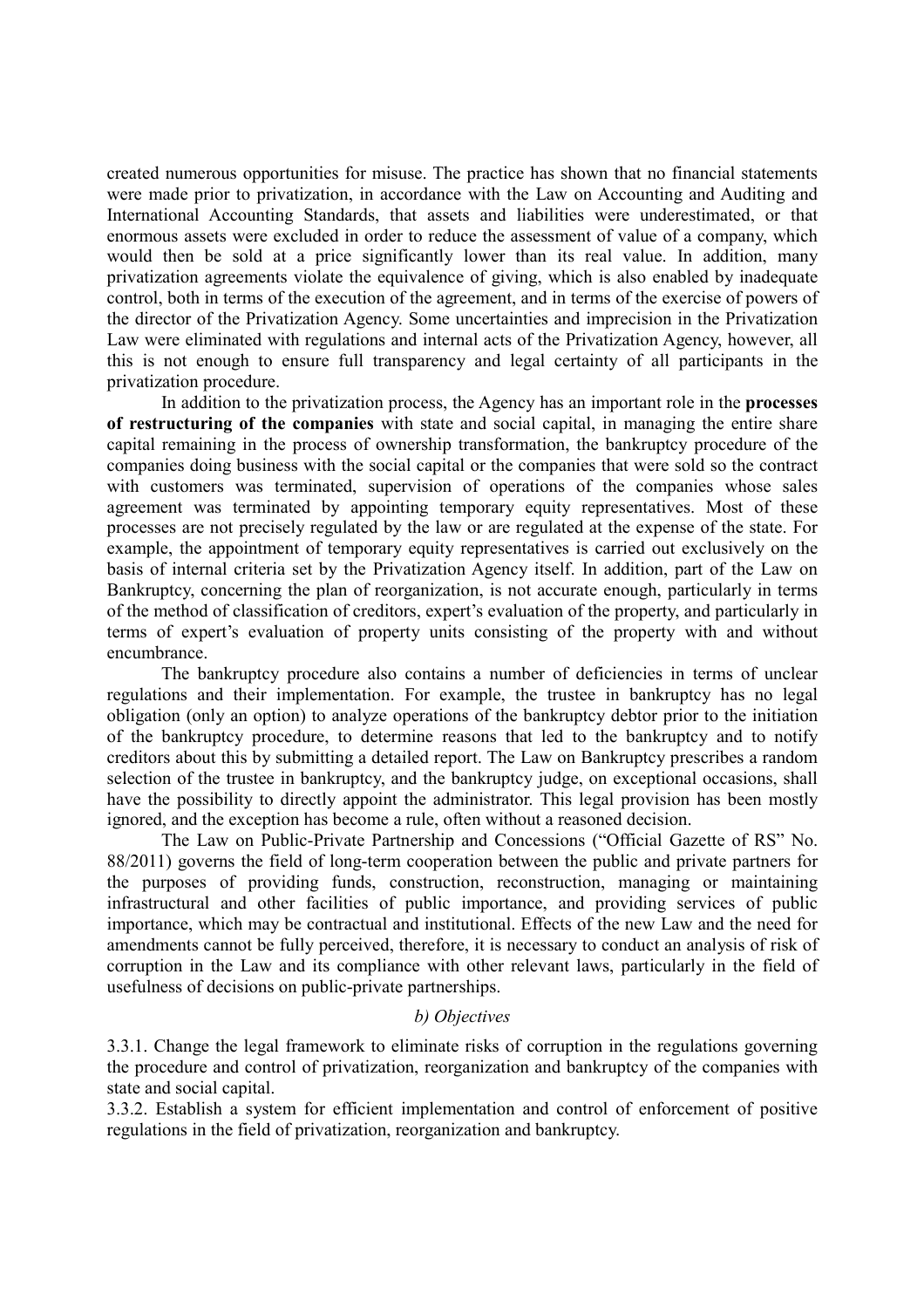3.2.3. Eliminate risks of corruption in the field of public-private partnerships and concessions and its consistent application.

### **3.4. JUDICIARY**

#### *а) Description of the situation*

 Achieving **independence of judiciary** means that the judiciary budget is completely separate from the executive budget, which is not the case at the moment. The Law on High Judicial Council and the Law on State Prosecutorial Council envisage that authorities shall manage the judicial budget. Due to the lack of necessary technical, administrative and professional capacities, the HJC and SPC still have not fully taken over these competences.

In the field of setting criteria for the selection of a person for the judicial function, progress was made with the establishment of the Judicial Academy, which will, in the following period, represent the only means through which future holders of judicial functions will be selected. It should also have a key role in the application of professional standards and the merit principle in the judiciary. However, an adequate merit-based career system for judges and prosecutors is yet to be fully developed.

The criminal offense "illicit enrichment" defined in the UNCAC has not been prescribed yet. The new **Criminal Procedure Code** ("Official Gazette of the RS", Nos. 72/2011, 101/2011 and 121/2012), introduces prosecutorial investigation and gives to the **prosecution** a leading role in obtaining evidence and their presentation before the court. This Law has been applied in the cases handled by the competent Organized Crime and War Crimes Prosecutor's Office since January 2012 (and in the criminal cases under general jurisdiction of courts and prosecutor's offices, it will be applied from October 2013).

It is particularly important to emphasize the need to improve cooperation with national and European institutions and organizations, as well as with other international organizations (EUROJUST, OLAF, GRECO, OECD, etc.). An additional difficulty in this field represents the fact that existing electronic registers of all criminal cases, which involve actions of internal affairs authorities and justice, are not interconnected, nor are they kept in the same manner. This inhibits proactive approach and monitoring of proceedings conducted in relation to an individual criminal offense, and problems related to the exchange of information also occur. The result of this is limitation of efficiency of operating procedures, as well as lack of precise analytical reports created for amendments to laws, work planning and strategic decisions. In this regard, existing records do not contain unified "monitoring units" (information on a person, criminal offense, actions taken, etc.) from the moment of detecting a criminal offense to adjudication. Currently, all criminal case documents have different numbers assigned by different authorities, and records that are not mutually harmonized and networked.

Financial investigation is mainly conducted after a criminal charge has been filed, during investigation. Delay of financial investigation increases the risk of taking the property out of the country and transferred to one of "tax heavens".

For better communication of the prosecutor's office and police, it is necessary that the law envisages sending police officers to the prosecutor's office for a definite period of time. The principle of opportunity to conduct criminal proceedings is sometimes violated due to the absence of economic and financial consultants in the prosecutor's office. These consultants could be constantly with the prosecutor and assist him to process a subject matter in the best possible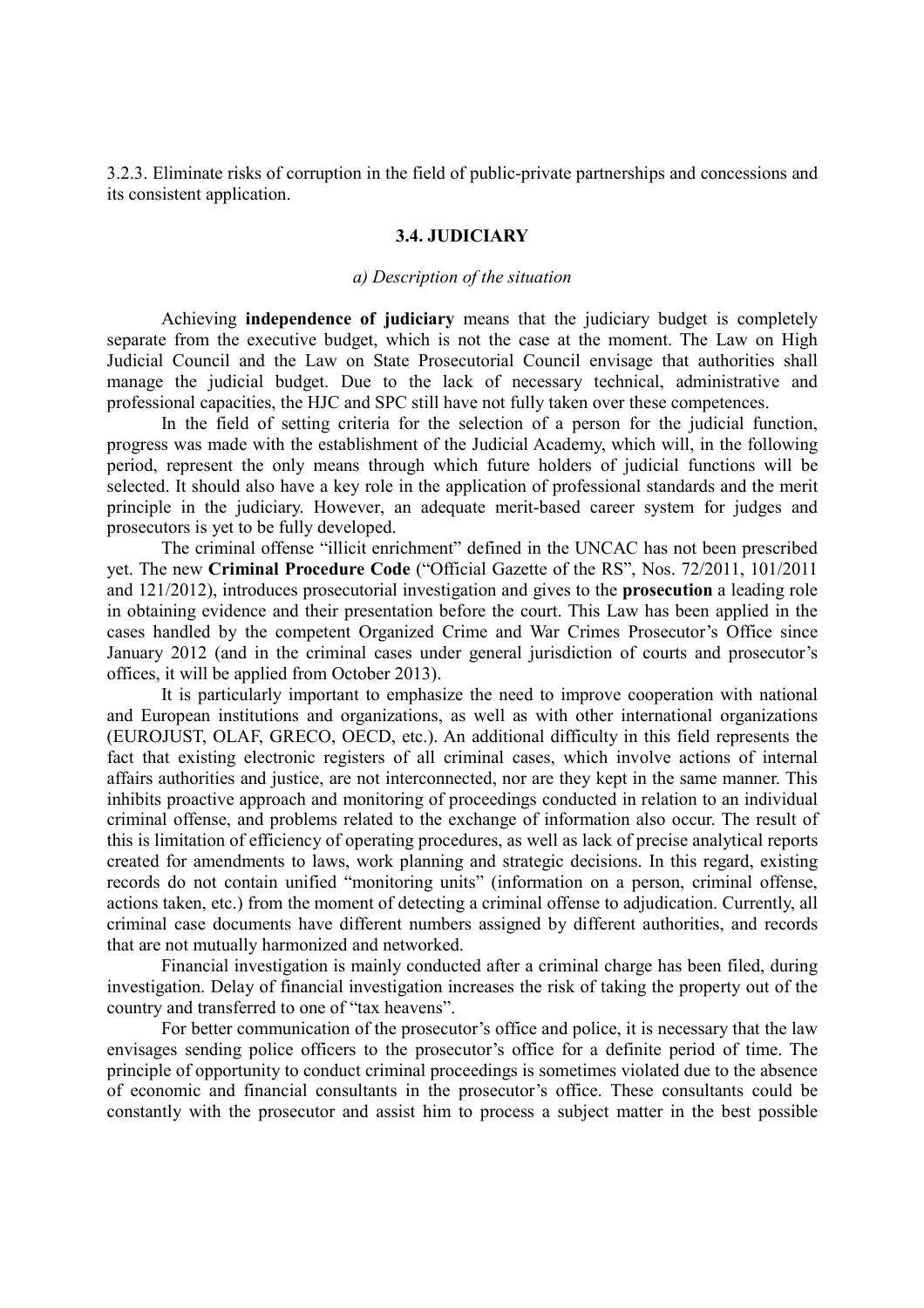manner and in the shortest period of time, that is, not to commence an investigation or raise indictment if this is not opportune time in a specific case.

What is also noted is legally unregulated work of court experts, who often use their title to work for banks and companies as appraisers. This creates an opportunity for different forms of abuse resulting from such a legally unregulated situation. Also, work of an expert hired by a court needs to be controlled better.

# *b) Objectives*

3.4.1. Ensure full independence or autonomy and transparency of the judiciary in terms of budgetary powers.

3.4.2. Ensure that the process of selection, promotion and accountability of holders of judiciary functions is based on clear, objective, transparent and pre-determined criteria.

3.4.3. Establish efficient and proactive actions in detecting and prosecuting criminal offenses related to corruption.

3.4.4. Improve substantive criminal law and harmonize it with international standards.

3.4.5. Establish efficient horizontal and vertical cooperation and exchange of information between the police, prosecutor's offices, judiciary, other state authorities and institutions, regulatory and supervisory bodies, and European and international institutions and organizations.

3.4.6. Establish a unique recording system (electronic register) for criminal offenses related to corruption.

3.4.7. Improve mechanisms for prevention of conflict of interest in judiciary professions.

3.4.8. Provide adequate resources in the public prosecutor's office and courts for dealing with cases of corruption (capacity building).

3.4.9. Adopt a long-term strategy which comprehensively promotes the issue of financial investigations.

#### **3.5. POLICE**

# *а) Description of the situation*

The Republic of Serbia has made positive progress in increasing internal controls and the number of submitted and resolved reports. Criminal offences related to corruption are the most dangerous form of crime, and one of the characteristics of these criminal offenses is a high "dark figure", which means that the actual number of these criminal offenses is much higher than the reported one. In recent years, corruption has been discovered in all areas of social life. In terms of both preventive and repressive plan, police anti-corruption activities at all levels represent a key presumption for creating conditions for efficient and effective criminal proceedings against perpetrators of such offenses. Successful fight against corruption, particularly at the middle and higher level, cannot be fully effective only with punishing perpetrators. The improvement of results of anti-corruption measures taken by the police is significantly affected by a timely risk analysis, and adoption of preventive anti-corruption plans in the fields in which corruption is particularly present. This ensures mutual alignment of police measures (so that, for example, it does not happen that repressive measures contradict preventive measures), as well as a balance of these measures in the anti-corruption system. The Ministry of Interior adopted the Strategy for Development of the Ministry in January 2011, in which one of the objectives is also "building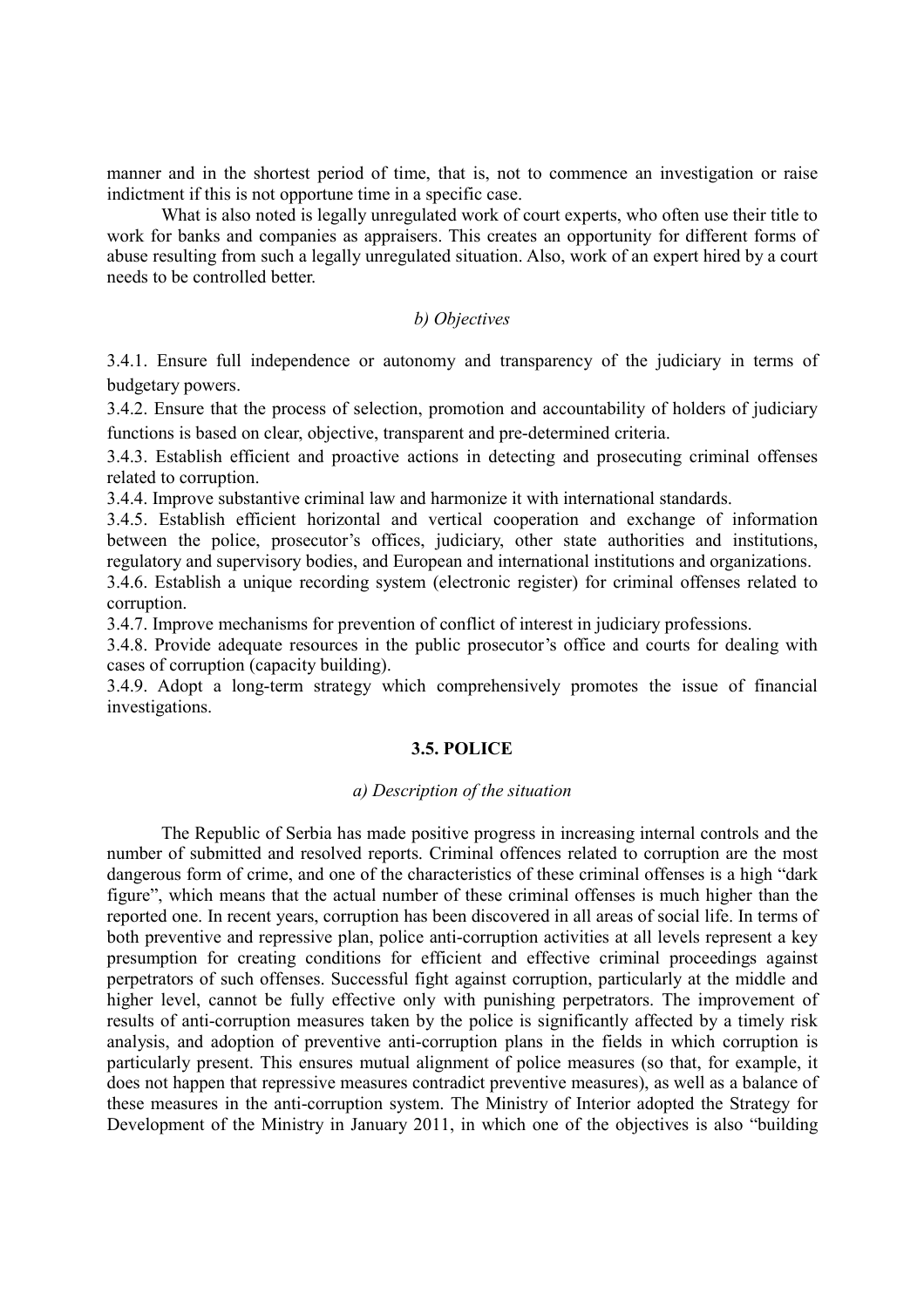capacities of the criminal police for efficient and effective operation". In order to build police capacities in the field of anti-corruption activities, it is necessary to establish a separate organizational unit. In view of anti-corruption activities within the police, the Strategy also envisages development and improving the internal control system through the prevention of unlawful conduct of police officers, a specific investigation of police work, continued cooperation with the media and the public, as well as through the establishment of international standards of professional conduct of police officers. In addition, the Code of Police Ethics was adopted on the basis of the Law on Police from 2006, which obliges all employees of the Ministry to oppose any act of corruption in all organizational units of the Ministry. A lack of capacities in the Sector of Internal Control of the Police and non-compliance with European standards was noticed. The Law on Police needs to be amended in order to strengthen organizational units involved in anti-corruption activities.

# *b) Objectives*

3.5.1. Build police capacities required for investigations of criminal offenses related to corruption.

3.5.2. Strengthen integrity and internal control mechanisms for the purposes of combating corruption in the police.

# **3.6. SPATIAL PLANNING AND CONSTRUCTION**

#### а) *Description of the situation*

Several hundreds of thousands of buildings were illegally built in the Republic of Serbia in the last two decades, without required building permits and approvals. The Law on Planning and Construction from September 2009 (and its subsequent amendments) also governs the process of legalization of illegally constructed buildings and the land conversion process, which is particularly fertile ground for corruption considering that public authorities are granted with great competences in the decision-making process under parties' requests. Different interpretation and inconsistent application of this Law increase uncertainty and operation costs. Considering the importance of the overall social development and of an individual investor's decision about potential investments in the territory of the Republic Serbia, the field of planning and construction must in the following period obtain a comprehensive, balanced and complete legal framework governing this filed.

Problems in the field of urban planning go beyond illegal construction of buildings. For example, there is a problem of incomplete and outdated real estate cadastre (and utility lines cadastre), lack of urban planning at different levels or its discrepancies, insufficient capacities of inspection services and their passive role in the control process. All processes in the field of urban planning are additionally elaborated due to the fact that they include different institutions where a special place and competence have local self-government units, which often lack capacities, knowledge and experience to finish the processes in a proper manner.

Establishment of the real estate cadastre and a digital registration system was completed. However, the intention is to register all the real estate in the public electronic Real Estate Cadastre, as well as to eliminate all inconsistencies in terms of the facts taken over from land registries, and to provide fast and accurate information about real estate ownership.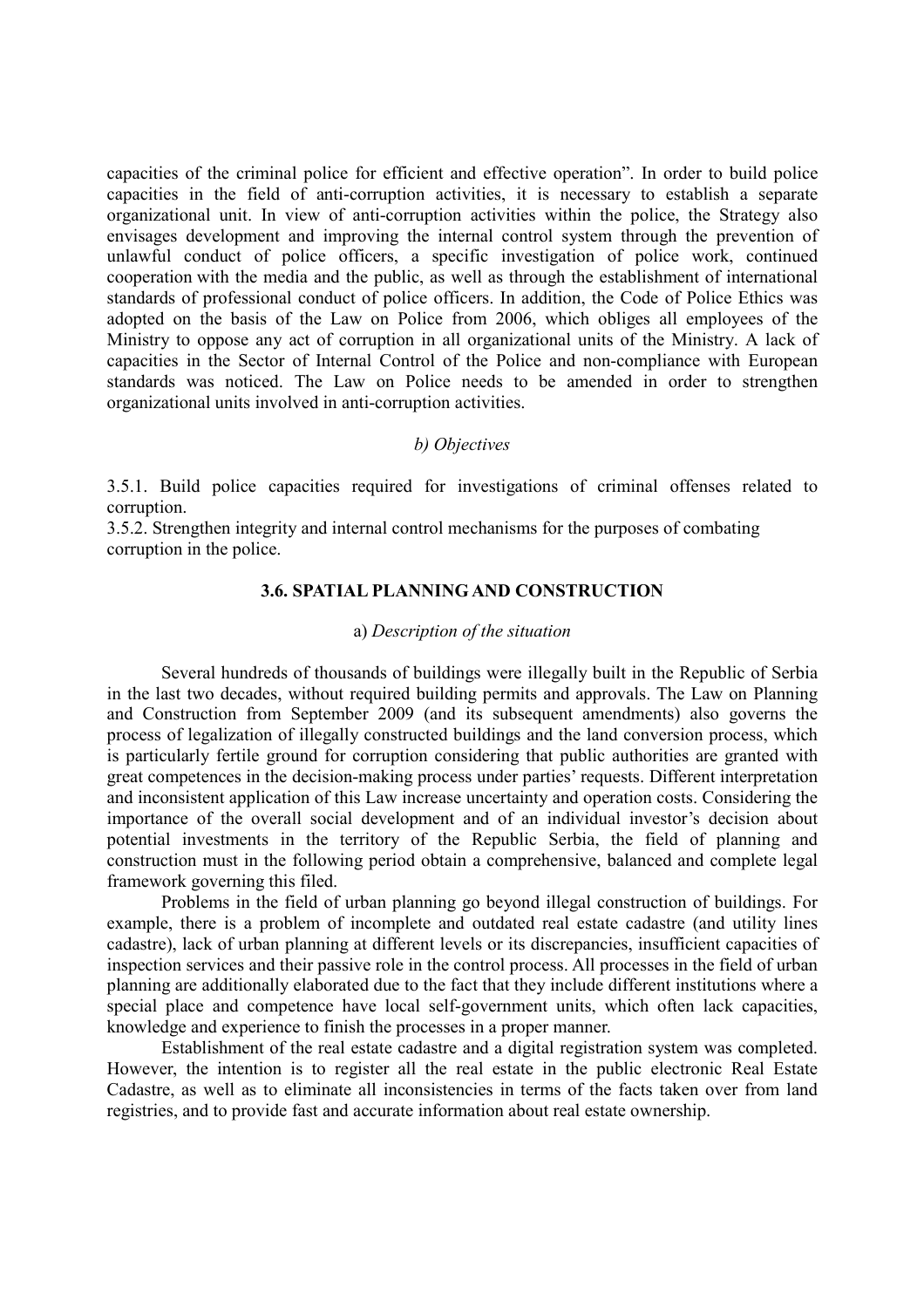An inadequate legal framework for the operation and actions of inspection services (urban planning and construction inspectors), as well as incomplete independence in work and insufficient capacities created a passive role of the inspectors and inability to act adequately in specific situations. Moreover, more effective control of public authority officers competent for issuing building and other permits and approvals in urban planning is required.

# *b) Objectives*

3.6.1. Register all the real estate in the Republic of Serbia and real estate related data in the public electronic Real Estate Cadastre.

3.6.2. Reduce the number of procedures and introduce a single window system for issuing building and other permits and approvals.

3.6.3. Ensure transparency of criteria and involvement of the public in the process of consideration, amendments and adoption of spatial and urban plans at all levels of the government.

3.6.4. Ensure efficient internal and external control in the process of issuing building and other permits and approvals in the field of urban planning.

# **3.7. HEALTH CARE SYSTEM**

### а) *Description of the situation*

The ACA Report on Forms, Causes and Risks of Corruption in the Health Care System from 2012 shows that the risk of corruption may exist in the field of public procurement, additional work of physicians, spending of funds (from the budget or grants), acceptance of gifts, conflict of interest, waiting lists, provision of non-standard services, as well as in the relation between pharmaceutical companies and doctors, and employment of health care workers and associates. The causes of these risks are primarily gaps in systemic laws. Therefore, it is conductive for cases of abuse that there are no clear procedures and lists of non-standard services; criteria and procedures for performing additional work whose incomes in cash are not returned to the budget but are allocated to health care institutions and their employees (existence of the socalled "own incomes"); loosely regulated relation position of the pharmaceutical industry in terms of the medical practice and training of employees in the health care system; imprecisely regulated legal conditions under which health care workers and associates employed in public institutions can provide health care services in private institutions, etc.

The current practice shows that there is no adequate accountability and transparency in terms of adoption of decisions about waiting lists, access to personal information or specific services, etc. Apart from an unclear provision of the Code of Ethics of the Medical Chamber (which prohibits to doctors to demand or receive awards in addition to the established criteria), there is no legally regulated identification, reporting and resolution of conflict of interest of health care workers and associates, as well as of public officials and persons performing functions in various committees and bodies that make decisions (and do not have the status of an official in terms of the Law on the Anti-Corruption Agency). In terms of donations to health care institutions, it has been noticed that there is no committee in practice which would first estimate whether equipment is necessary for work and which would inspect all costs of utilization. In terms of decisions on investments, renovation and acquisition of medicines and medical devices,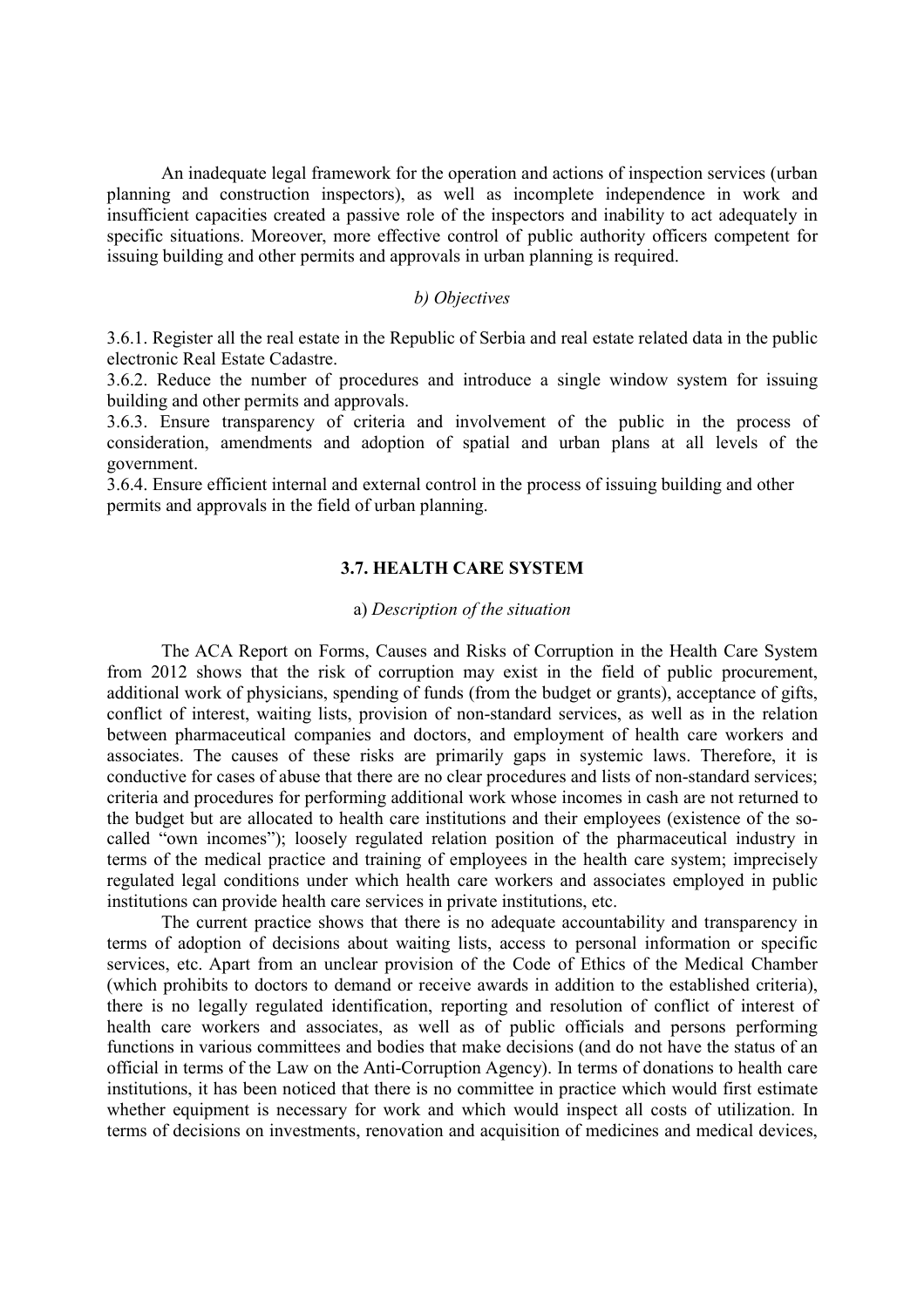accountability and transparency have been normatively increased with the adoption of the new Law on Public Procurements in January 2013, however, it is necessary to ensure its full implementation. Inadequate internal and external control of competent public authorities and health care institutions, as well as absence of efficient elimination of irregularities determined in their findings, is particularly favorable for the expansion of corruption. This is aggravated by the lack of proactive and efficient intersectoral cooperation and cooperation with repression authorities.

Verification of risks in integrity plans and analysis of successful self-assessment of public authorities, conducted by the ACA in January 2013, for the health care system, shows that the health care system is not supported by the information system, which results in non-transparent spending of the money of insured persons and provision of health care services. In addition, rights of beneficiaries of health care services are not clearly defined and published, nor are they sufficiently informed about the amount of fees and type of health care services. Development of the information system would make all health care services visible, in conformity with regulations on the protection o personal data and it would be possible to monitor and control their results.

# *b) Objectives*

3.7.1. Identify and eliminate all deficiencies in the legal framework that are conductive to corruption, and ensure their full implementation.

3.7.2. Provide efficient mechanisms for integrity, accountability and transparency in the adoption and implementation of decisions.

3.7.3.Ensure a transparent information system in the health care system and participation of the public in the control of work of health care institutions, in accordance with legal protection of personal data.

#### **3.8. EDUCATION AND SPORT**

#### а) *Description of the situation*

Risks of corruption noticed in the **education sector** are mostly associated with insufficient transparency of a number of processes taking place within educational institutions, as well as great discretionary powers in decision-making. Risks of corruption are particularly related to discretionary powers of directors in terms of employment of personnel, public procurement procedures, organization of trips, renting of school facilities, etc. The absence of effective control represents a great problem because mechanisms for responding to different types of irregularities do not exist. The lack of control is also connected to the problems with the education inspection whose work and contents of decisions may be influenced by the ministry competent for education.

The OECD Report (2012) "Strengthening Integrity and Fighting Corruption in Education – Serbia" shows that it is essential to make internal university rules and regulations clear to the students, to implement them in a fair and transparent manner and to ensure that academic merits of students, and not favoritism, are a guiding principle for grading. The normative framework in the Republic of Serbia is apparently not fully capable of providing transparent operation of schools and use of privately raised funds. It does not determine what sources of school revenues are permitted, and financial control of school revenues is not strong enough to adequately control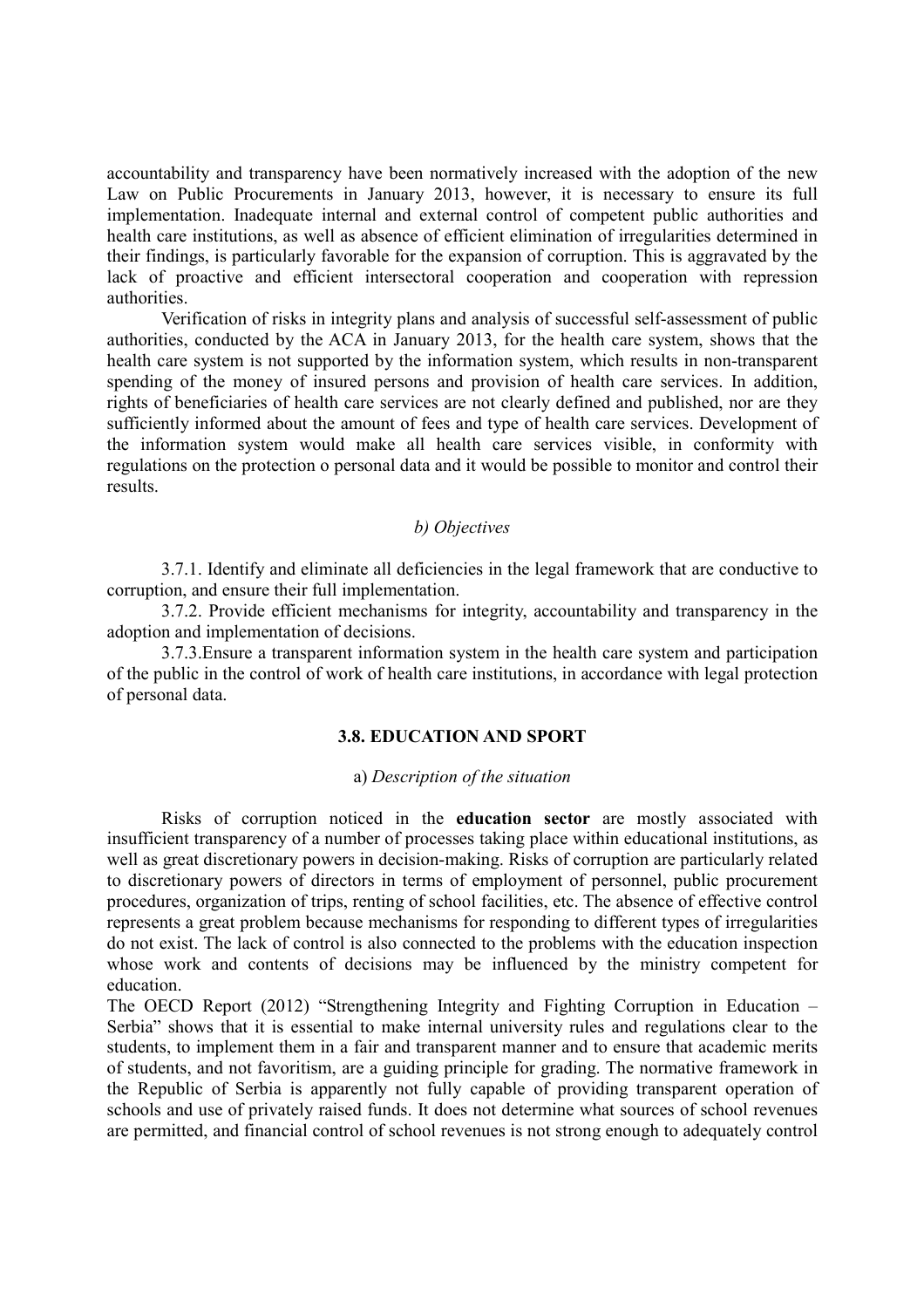the amount of inflow of private funds into the system. At this point, this is an economic activity in schools which may pose a threat to integrity. Therefore, the process of decision-making associated with the management of public funds should be carefully controlled and transparent.

The issue of private higher education institutions is insufficiently regulated considering that adequate quality control standards and mechanisms are not prescribed, which creates a possibility for abuse within these educational systems. The aforementioned OECD Report recommends that the Commission for Accreditation and Quality Control makes visits for the purposes of accreditation, as well as additional controls of actions upon complaints.

The Strategy for the **Development of Sports** in the Republic of Serbia, adopted for the period 2009-2013, states that one of the problems is non-transparency in financing activities. Adoption of the Law on Sports in 2010 and accompanying by-laws created a normative framework which should improve transparency of funding from public sources, whereas the issue of financing from private sources remains unregulated, which contributes to the survival of the "grey/black" financing of sport. A related issue is the unresolved ownership structure of sports clubs, and/or the ownership vacuum, which is also a source of corruption in sports. Part of the Strategy is dedicated to depoliticization and autonomy of sports. In addition to a declarative statement that sports should remain politically neutral, this priority is not further elaborated in the Action Plan and leaves room for abuse of sports by politics. This is supported by the membership of state officials and civil servants in management and supervisory boards of sports clubs and associations. Significant progress in this field has been made with the Law on Amendments to the Criminal Code which introduces a new criminal offense "Arranging the outcome of a competition".

# *b) Objectives*

3.8.1. Change the legal framework relating to the appointment, position and powers of directors of primary and secondary schools, as well as deans of faculties.

3.8.2. Adopt regulations governing the education inspection.

3.8.3. Ensure transparency of the procedures for registration, examination, grading and evaluation of knowledge in all academic institutions.

3.8.4. Ensure that the process of accreditation and subsequent control of fulfillment of conditions for work of public and private educational institutions is based on clear, objective, transparent and pre-determined criteria.

3.8.5. Establish transparency of sports financing and the ownership structure of sports clubs and federations.

# **3.9. MEDIA**

# *а) Description of the state*

Corruption within the media unables objective informing and public supervision over social activities. In the sphere of journalist protection, significant progress has been achieved with the adoption of the Law on Amendments to the Criminal Code in December 2012, which decriminalized the criminal offenses "Slander" and "Unauthorized public commentary on judicial proceedings". International recommendations and conventions have recognized pluralism and media diversity as crucial to the functioning of a democratic society. Council of Europe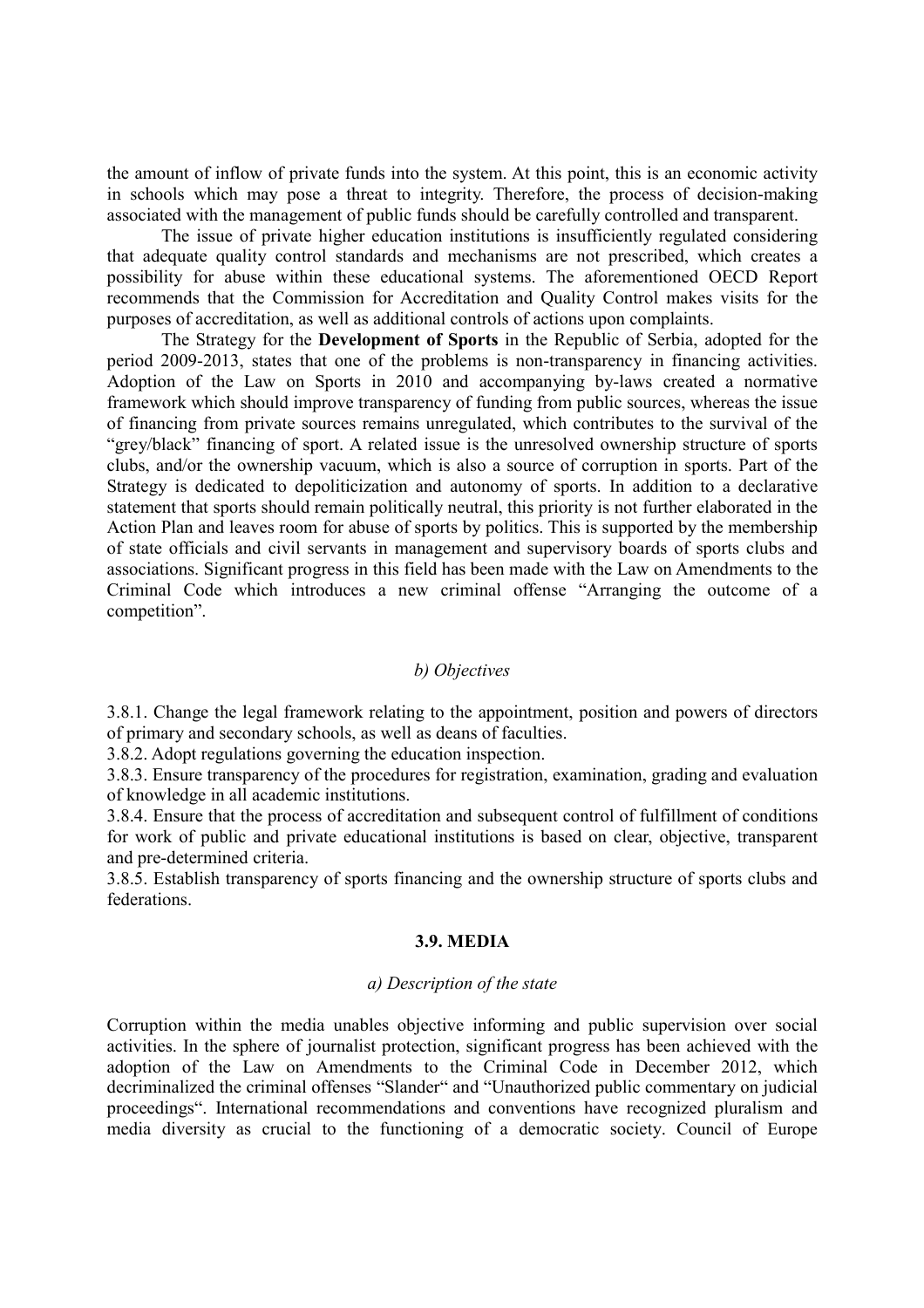Recommendation No. R (94) 13 explains that the regulation of media concentration implies that the competent services or authority have information which enable them to know the real media ownership structures and, furthermore, identify third parties which may be influencing their independence. Moreover, the Recommendation emphasizes the necessity for media transparency which would allow the public to form its own opinion on the value it ought to give to the information, ideas and opinions spread by the media. The Report of the Anti-Corruption Council… In addition, the European Parliament has expressed its concern over the Government's attempt to control the work of the media and drew attention to the concentration of ownership and the lack of transparency in the media ownership structure (EP Resolution on the European integration process of Serbia B7-0021/2011). From the perspective of media transparency, such tendency could cause a dual problem. On the one hand, it is more difficult or it could become more difficult for the public to find out who owns the media it follows and thus, in light of the owners' identities and motives, as well as those who may be behind them, form an opinion on the value of the information, opinions and ideas that media broadcasts or spreads. On the other hand, it complicates the work of the Broadcasting Agency which is responsible for the application of provisions which refer to the monitoring of illicit media concentration, especially in the procedure of broadcasting permits being issued to radio and television services. One important precondition for determining the media ownership structure is the Media Registry. However, the fact remains that the law does not clearly specify what data is being registered or how the Registry is run which practically prevents one from determining the media ownership structure. The lack of transparency has also been noted in the RBA permit issuance procedure, as well as when it is being decided how the licence money will be distributed.

 Since there are no clearly set out criteria and procedures for granting state aid through a competition, general rules and principles are applied, which may bring participants in a competition in a disadvantageous position. The problem is also posed by the fact that the state does not have a unique recording system for the funds spent, neither at the central nor at the provincial and local level, therefore, it is almost impossible to determine the exact amount and structure of the aid. In addition, there is no efficient monitoring of the provision of aid, assessment of its effects, or adequate reporting. With accepting the highest international standards and regulatory framework of the Council of Europe and European Union, the Republic of Serbia should harmonize its laws on media with European documents (primarily with the AVMS Directive) referring to the field of media and public information, and adopt regulations missing in this field.

**3.9.1.** Transparent ownership, media funding and editorial policy.

# **IV CORRUPTION PREVENTION**

In addition to achieving priority objectives of the Strategy provided for in the previous Chapter, an equally important part of fight against corruption is its prevention. The Strategy will be implemented in all the fields referred to in Chapter IV, as well as in all other fields in which corruption may occur. The Chapter first defines an objective necessary to be accomplished, and then a brief explanation of the purpose of the objective.

# **4.1. Set up an analysis of effects on corruption in the process of drafting regulations.**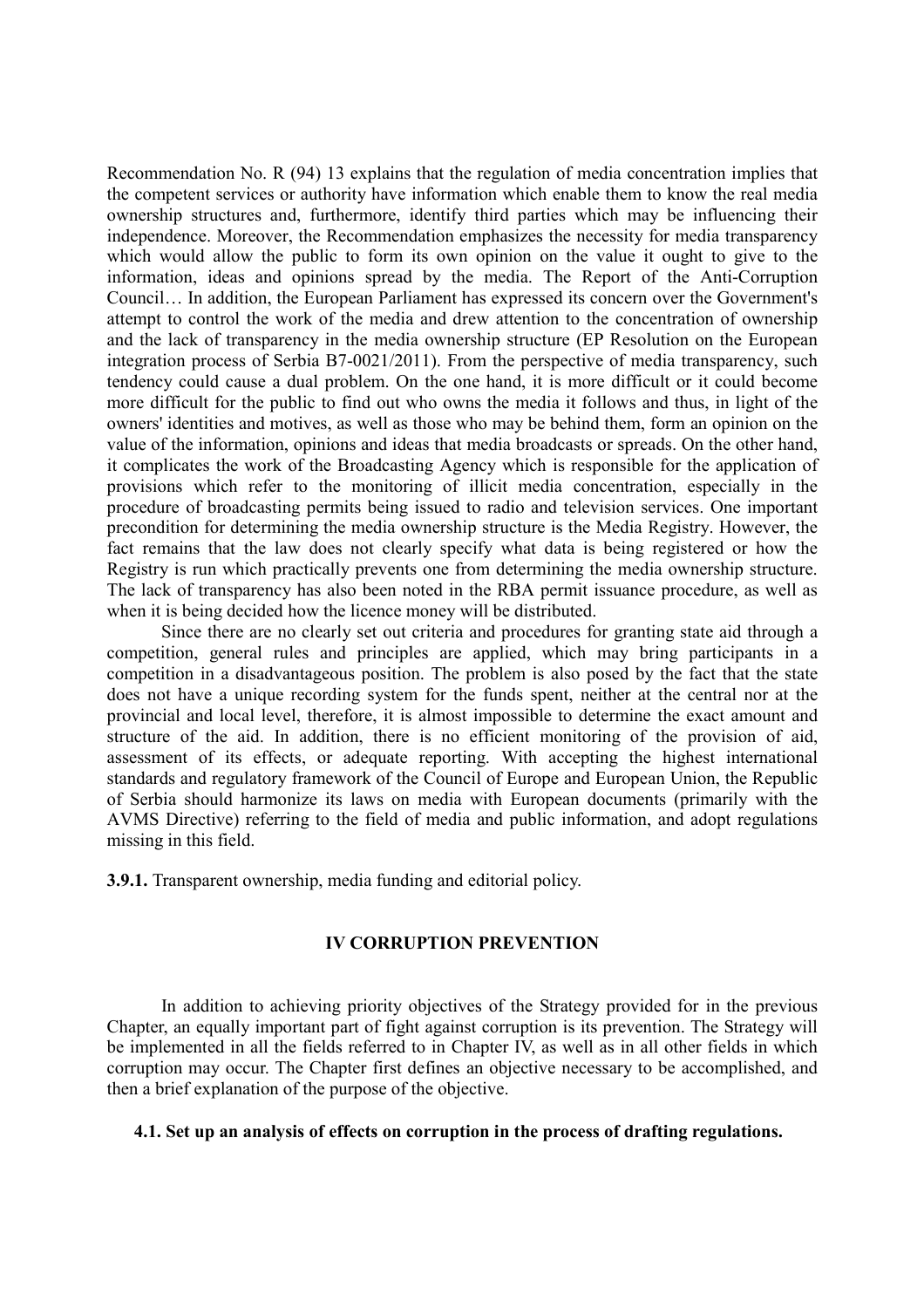The existing legislative procedure does not contain an obligation to examine effects on corruption in drafting laws and other regulations. Although the Rules of Procedure of the Government (Art. 46) prescribes cases and institutions to which the Government shall submit draft regulations for an opinion, such an obligation is not prescribed for the analysis of effects on corruption. Such an obligation is also not prescribed by the Rules of Procedure of the National Assembly, which is the only one that can oblige other constitutionally authorized proposing authorities to conduct an analysis of effects on corruption. The analysis of effects can be conducted within the authority proposing a regulation, however, there are no guarantees that the authority will really conduct the analysis. Therefore, it is necessary to make amendments to the procedure of adoption of regulations which will prescribe an obligation for all authorities proposing regulations to carry out an analysis of effects on corruption in the process of drafting a regulation on the basis of a methodology developed by the Agency and to describe the result of the analysis in the explanation of the proposed regulation. In addition, an authority proposing a regulation will be obliged to obtain an opinion of the Anti-Corruption Agency about effects on corruption prior to submitting the proposed regulation to the authority passing it.

# **4.2 Establish the system of employment and promotion in public authorities on the basis of criteria and merits.**

The system for employment and career promotion is still not entirely based on merits, and employment and promotion are still subject to political influence. Participants in the selection procedure are not on a completely equal footing, and managers still have too much discretion in the selection of candidates from the lists which selection commissions make after completion of competitions. In addition, there are no criteria for employment for a definite period of time, and contracts are concluded without an internal or public competition**.** It is necessary to harmonize the legal framework regulating employment and legal status of employees in public administration and adopt provisions which will in a unique manner regulate the issue of salaries and social insurance rights. Special attention should be paid to the criteria for the selection/nomination/appointment to manager positions, prevention of conflict of interest, and method of evaluation of their work.

### **4.3. Ensure transparency of work of public authorities.**

Transparency of work of public authorities shall be ensured in several ways, however, none of them is fully developed. In terms of laws, the most important is the Law on Free Access to Information of Public Importance which guarantees to everyone the right to obtain the information held by public authorities and created in work or in relation to work of these authorities and which is contained in a document. Although the rights provided by this law are broad, the wording of the law can and should be improved. Transparency of work of public authorities should be enabled to all the citizens equally. Authorizations and resources available to the Commissioner for Information of Public Importance and Personal Data Protection should be extended, particularly in terms of competences for misdemeanor proceedings. Public authorities should with their internal acts ensure greater governing of transparency of work and actions upon such requests. Also, it is necessary to fully comply with the instructions of the Commissioner for creating and publishing information on work, and to ensure implementation of Commissioner's final decisions in all cases.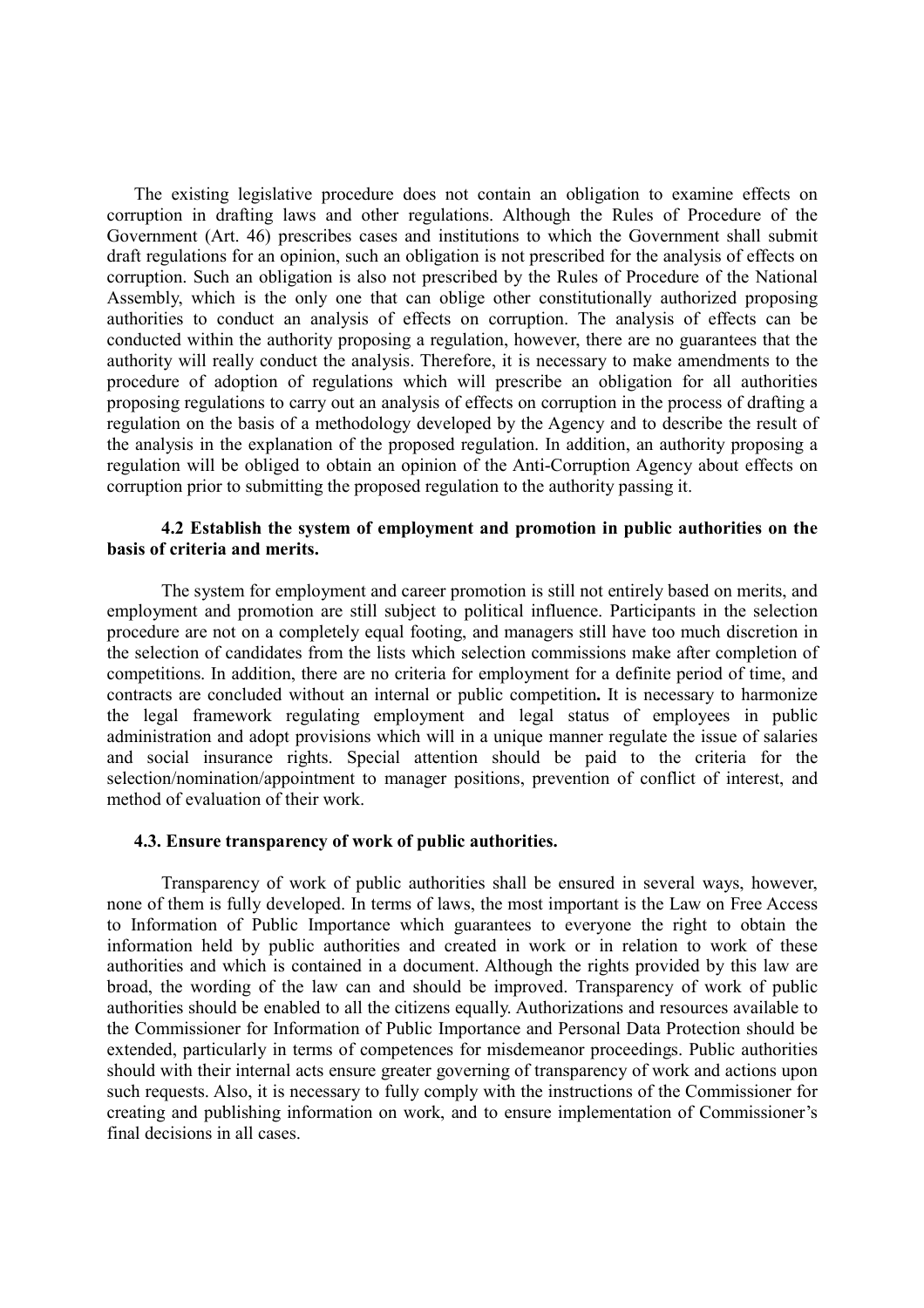# **4.4. Ensure continuous education about corruption and anti-corruption methods.**

Regarding the field of education in the judiciary, progress has been made in the way that the Judicial Academy included education on criminal offenses related to corruption in its annual training program for judicial and prosecutorial staff. In recent years, education of civil servants on corruption and ways of combating corruption has been carried out more often. However, it is necessary to establish continuous education particularly emphasizing the issues of ethics, integrity, recognizing situations of conflict of interest, rights of whistleblowers, etc. It is necessary to direct anti-corruption education on raising awareness of all citizens that corruption is socially unacceptable behavior that needs to be eradicated. Since exchange of experience is an important part of good quality education, it is necessary to establish or improve international cooperation and transfer of knowledge in the field of anti-corruption. Creating and increasing intolerance to corruption in the public opinion is a long-term objective which implies organizing campaigns for raising awareness about harmfulness of corruption, promotion of ethical behavior, training and professional development.

### **4.5. Create conditions for more active participation of civil society in anti-corruption.**

It is necessary to improve the institutional and legal framework for support to civil society organizations. State support will be provided to all beneficiaries who in their applications for obtaining funds from public sources submit a statement on the absence of conflict of interest and an internal anti-corruption act (e.g. the Code of Ethics), as well as book keeping reports on revenues and budget administration. In addition, a strategic framework will be created which will contain conditions for the assessment of the purpose and quality of proposed and implemented projects by civil society organizations, on the basis of which administrative and financial support will be provided. Achievement of this objective shall create a stimulating framework for directing more active participation of civil society organizations to achieving strategic objectives, but also to fulfilling certain standards in their organization and actions.

# **4.6. Create conditions for more active participation of the private sector in anticorruption.**

The state will create a stimulating framework for the private sector to financially support anti-corruption projects of the civil sector. In addition, the Serbian Chamber of Commerce will support and promote good practice of those companies which adopt the Integrity Plan, rules of the Code of Business Ethics, Code of Corporate Governance of the International Chambers of Commerce for combating corruption, as well as rules of the Declaration on Combating Corruptions of the Global Compact Serbia. In addition to improving mutual cooperation of the state with the private sector, it is necessary to eliminate risks of corruption that hinder existence of favorable environment for business operations in Serbia. Namely, the gray economy, lack of transparency in taxation, pre-regulation and inadequate inspection of business operations represent starting points for a comprehensive fight against corruption in the private sector.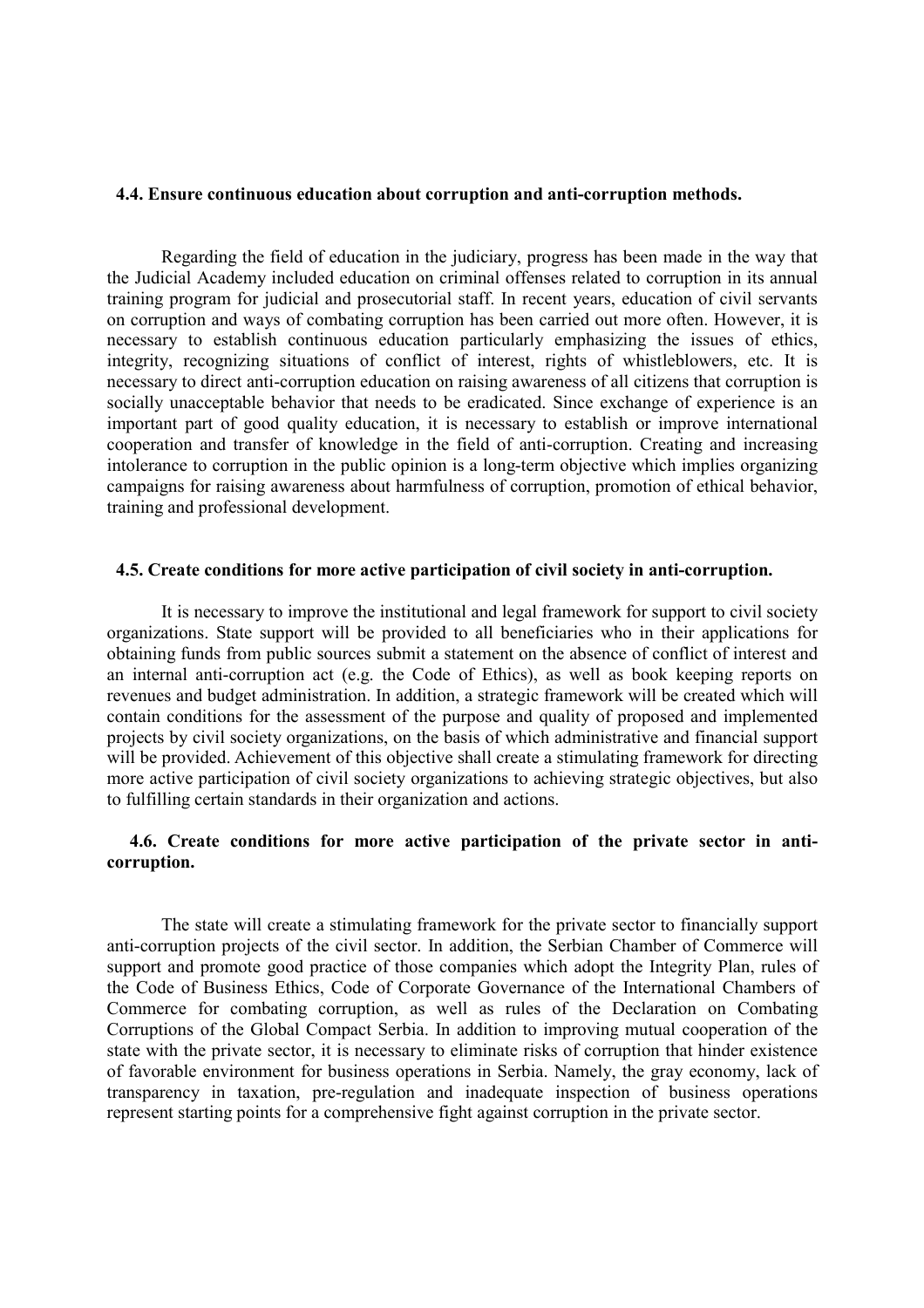# **4.7. Ensure that the National Assembly monitors implementation of conclusions and/or recommendations adopted on the basis of reports of independent state authorities**

Independent state authorities submitted to the National Assembly their annual reports on work, however, actions on the basis of these reports remained very limited in their scope. The process is finalized in the manner that the National Assembly, at the proposal of the competent board, adopts conclusions and/or recommendations, without a mechanism which would ensure that they are binding for those public authorities and holders of public authorizations they refer to. Therefore, it is necessary that the Rules of Procedure of the National Assembly govern the procedure of oversight of implementation of conclusions which the National Assembly adopted, with a possibility to take measures in case conclusions have not been implemented without good reasons.

# **4.8. Extend and/or specify competences and build personnel capacities and working conditions of the Anti-Corruption Agency, Protector of Citizens, Commissioner for Information of Public Importance and Personal Data Protection and State Audit Institution**

In current practice, it has been noticed that independent state authorities and autonomous governmental organizations relevant for combating corruption often lack required competences and do not dispose with adequate personnel, spatial and technical capacities, which limits effects of their work.

# **4.9. Establish efficient and effective protection of whistleblowers (persons that report suspected corruption).**

Current **protection of whistleblowers** is regulated by provisions of three laws (the Law on Civil Servants, Law on Free Access to Information of Public Importance and Law on Anti-Corruption Agency), as well as the by the Rulebook on protection of a person who reported suspicious corruption, which was adopted by the Anti-Corruption Agency in 2011. Nevertheless, such protection is limited in its scope for several reasons (a person enjoying protection, the extent of protection, cases in which protection is provided, non-regulated field of sanctions for those who do retaliate, or indemnity or awarding of whistleblowers), therefore, it is necessary to have a complete legal framework in this field that would be ensured with enactment of a special law dealing with protection of persons making disclosures in both, public and private sector, in public interest. In addition, it is necessary to gain trust of the public and persons who are potential whistleblowers, that the adopted law will really guarantee full protection of these persons.

# **4.10. Enact a law on prevention of conflict of interest of employees in the public sector**

Establishment of mechanisms for the prevention and elimination of **conflict of interest** in the Republic of Serbia was improved under the auspices of the Anti-Corruption Agency having significant competences in this field. However, the Law on Anti-Corruption Agency does not regulate the issue of conflict of interest that refers only to the officials performing public functions. All other employees in public authorities are subject to the Law on Civil Servants which does not regulate this issue in an adequate manner. The Labor Law, which applies to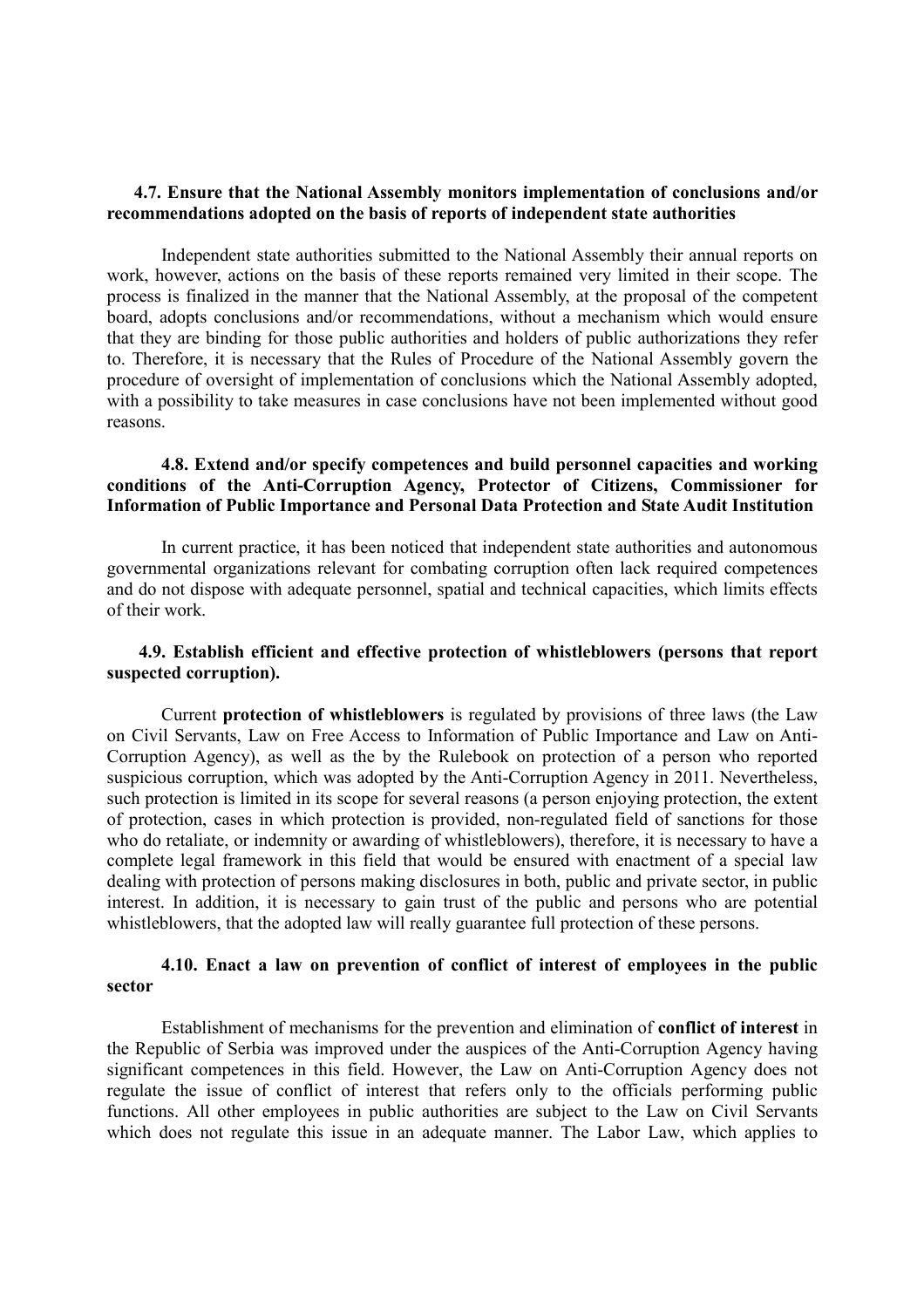employees in other authorities, who are entrusted with exercising public powers, does not regulate the issue of conflict of interest. Therefore, it is necessary to create a unique legal framework which will create same mechanisms for the prevention and elimination of conflict of interest for all employees in the public sector. Efficient control of implementation of provisions on the prevention of conflict of interest is inconceivable without an adequate mechanism for the submission and control of property cards of all employees in public administration. Therefore, the starting point is carrying out the feasibility study so as to determine the most suitable model for control and defining roles of managers, internal auditors, Tax Administration, the Anti-Corruption Agency and other public authorities.

# **V IMPLEMENTATION AND MONITORING IMPLEMENTATION OF THE STRATEGY**

# **5.1. Implementation of the Strategy**

The National Anti-Corruption Strategy is a medium-term policy document containing objectives to be implemented in the following five years. The framework for the implementation of policy objectives will be specified in the Action Plan to be adopted within three months after adoption of the Strategy. The Action Plan will provide for specific measures and activities for the implementation of policy objectives, time frames, responsible entities, and implementation resources. Indicators for the execution of measures and activities will also be defined, on the basis of which the level of their implementation will be monitored, as well as indicators for the assessment of success of set objectives. As the Strategy and the Action Plan are developed for the period of five years, it is necessary to periodically analyze and possibly amend both documents in order to harmonize them with existing social conditions.

# **5.2. Strategy implementation coordination**

Efficient implementation of the Strategy implies strong political will which may be created only through joint efforts and cooperation at the highest political level. The Ministry competent for justice will be a coordinator within the Government of the RS in charge of mutual communication, exchange of experiences and information about activities undertaken for the purposes of implementation of the Strategy and Action Plan. The line ministry will establish an appropriate organizational unit which will be responsible to coordinate implementation of the Strategy and which will be a focal point for cooperation with other holders of public powers and with international organizations. Every obliged party in terms of the Action Plan will determine a focal point that will monitor execution of activities from the Action Plan under the competence and/or scope of operation of the obliged party. The Ministry competent for justice will organize regular quarterly meeting in which focal points from state authorities will exchange experiences in the implementation of the Strategy and Action Plan. Such meetings will be organized in cooperation with the Anti-Corruption Council. This will establish, organize and simplify regular mutual communication, exchange of information and coordination.

# **5.3. Overview analysis of the Strategy and Action Plan implementation**

The Anti-Corruption Council is an advisory body of the Government of the RS that overviews anti-corruption activities, proposes measures to be taken for efficient fight against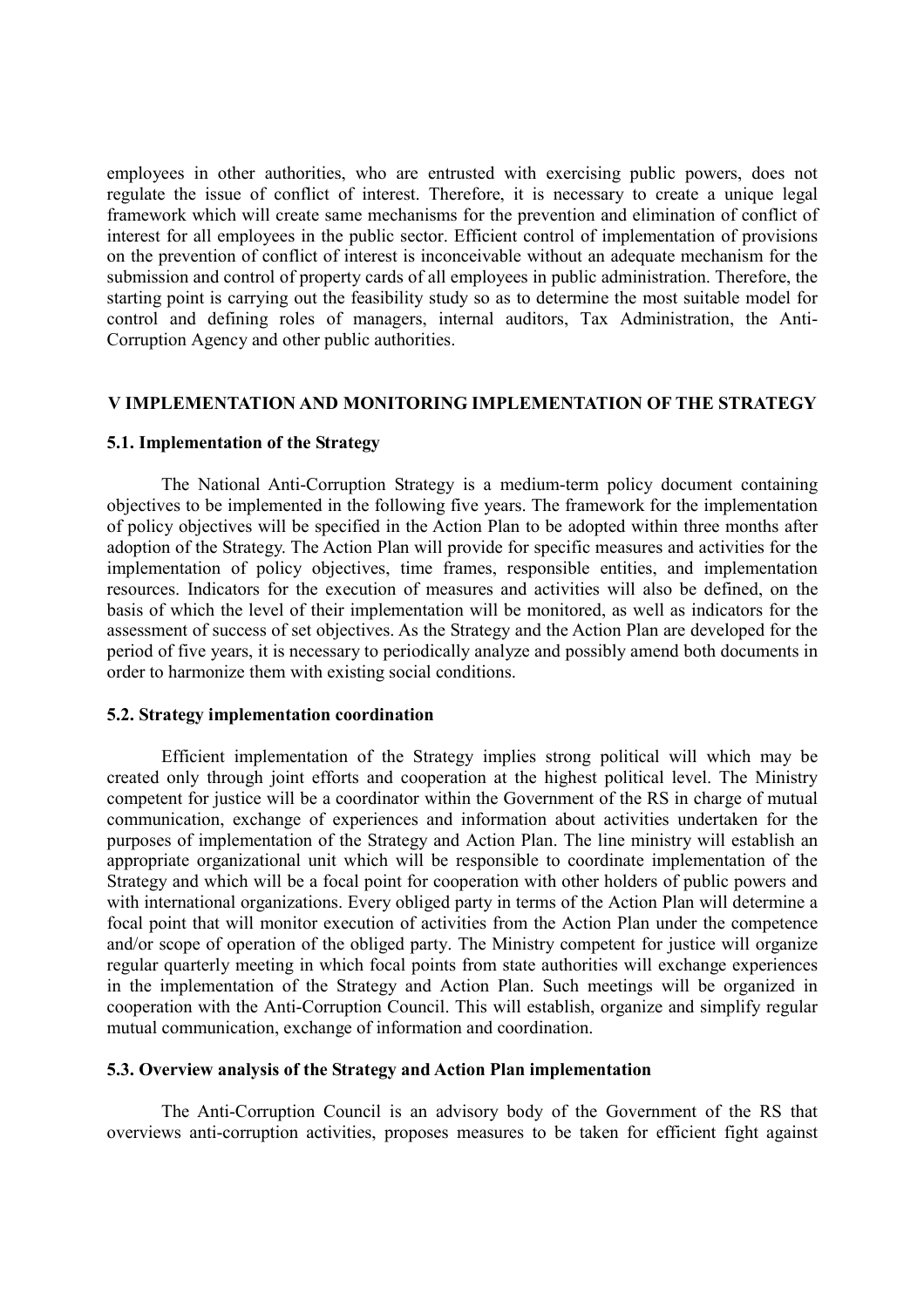corruption, follows their implementation and proposes initiatives for adoption of regulation, programs and other acts and measures in this field. The Council timely shows the Government detected forms of corruption and points to failures of anti-corruption mechanisms. The Council will overview the results of the implementation of the Strategy and Action Plan in public authorities.

The Council will together with the Ministry competent for justice participate in organizing quarterly meetings of focal points from public authorities. At the meeting, the Council will collect information on the experience in and obstacles to the efficient implementation of the Strategy and Action Plan and submit a report on this to the Government of the RS. If the Government of the RS does not inform the Council, within a reasonable time, about taken measures on the basis of recommendations from the report, the Council will publish the report on its website. In addition to regular quarterly meetings, the Council may also initiate extraordinary meetings.

# **5.3. Monitoring Strategy and Action Plan implementation**

Monitoring of implementation of the Strategy and Action Plan is under the competence of the Anti-Corruption Agency established by the Law on Anti-Corruption Agency as an independent and autonomous state authority. All authorities and holders of public powers in charge of the execution of measures from the Strategy and Action Plan will submit semi-annual and annual reports to the Anti-Corruption Agency on the implementation of the Strategy and Action Plan. In addition to reports, every public authority will submit evidence for allegations from reports which are consistent with indicators of activities in the Action Plan. If, in spite of reports and enclosed evidence, there are still doubts about fulfillment of obligations, the Agency will invite representatives of public authority to clarify them verbally at a meeting which the public will be allowed to attend. A public authority will be obliged to respond to the invitation of the Agency. If an obliged party in terms of the Action Plan does not submit a report, evidence, and if it does not respond to the Agency's invitation, it may be fined in misdemeanor procedings. In exceptional cases, the ACA may provide an opinion containing assessment of execution of activities within the period and in the manner defined in the Action Plan and recommendations to overcome any difficulties. The ACA will submit this opinion to the obliged party in terms of the Action Plan and to the authority which selected, appointed or designated a manager. It shall be obliged to discuss about its opinion within 60 days, and to inform the public and ACA about conclusions of the discussion. The Agency can make the opinion accessible to the public. The report on the implementation of the Strategy will no longer be an integral part of the annual report on the work of the Agency. It will be a separate report which will be separately submitted to the National Assembly. Mandatory elements of the report of the Anti-Corruption Agency on the implementation of the Strategy and Action Plan will be prescribed. The National Assembly will discuss about the Anti-Corruption Agency's report on the implementation of the Strategy as a separate item on the agenda.

# **5.4. The system of accountability for execution of obligations under the Strategy and Action Plan**

After submission of two annual reports of the Anti-Corruption Agency on the implementation of the Strategy 2005 (for 2010 and 2011), there are still some unclear